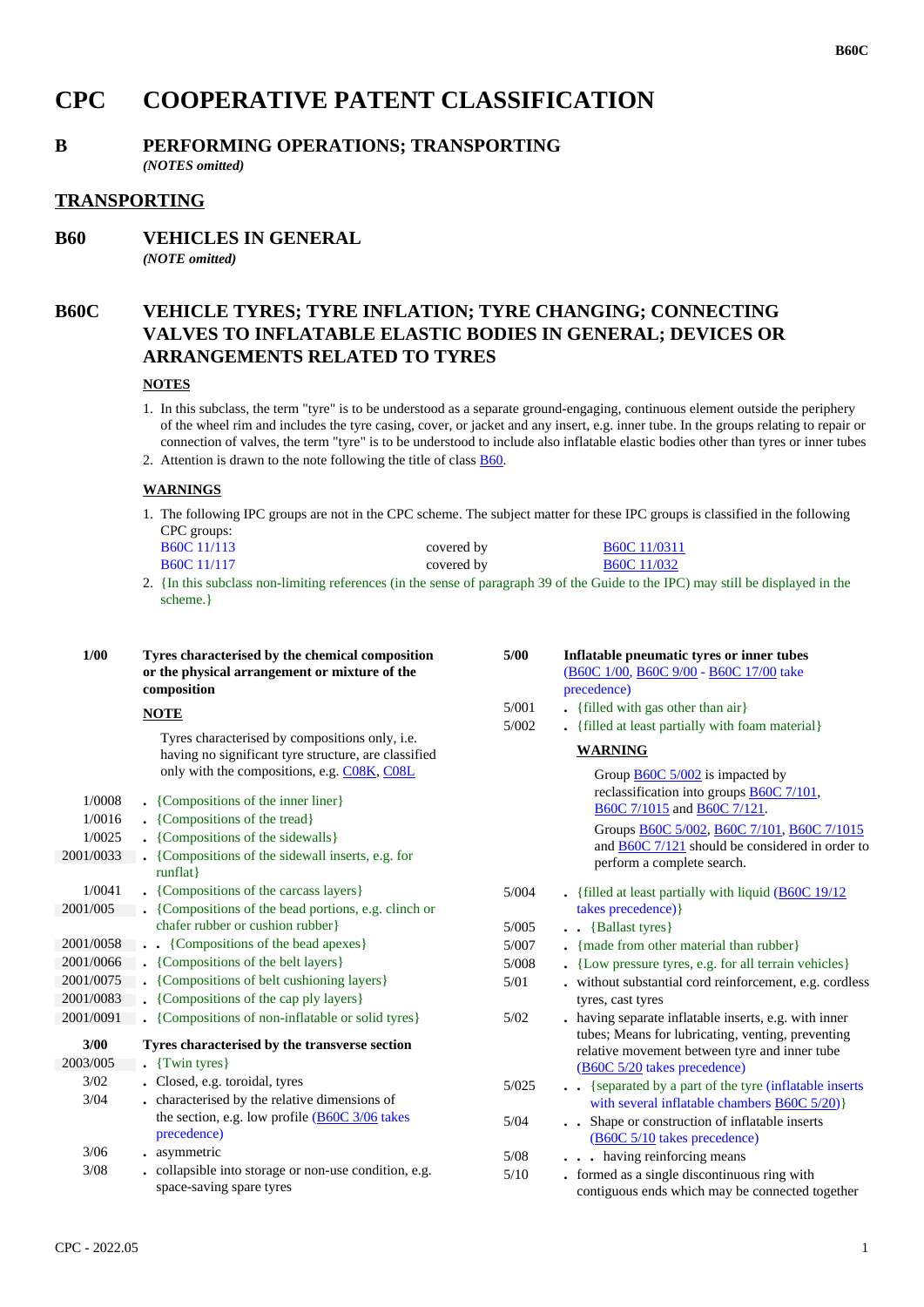| 5/12     | . without separate inflatable inserts, e.g. tubeless tyres<br>with transverse section open to the rim $\underline{(B60C 5/20)}$<br>takes precedence) |
|----------|------------------------------------------------------------------------------------------------------------------------------------------------------|
| 5/14     | with impervious liner or coating on the inner wall<br>of the tyre                                                                                    |
| 5/142    | {provided partially, i.e. not covering the whole<br>inner wall}                                                                                      |
| 2005/145 | {made of laminated layers}                                                                                                                           |
| 2005/147 | {characterised by the joint or splice}<br>$\cdots$                                                                                                   |
| 5/16     | Sealing means between beads and rims, e.g.<br>bands                                                                                                  |
| 5/18     | . Sectional casings, e.g. comprising replaceable<br>arcuate parts                                                                                    |
| 5/20     | . having multiple separate inflatable chambers                                                                                                       |
| 5/22     | the chambers being annular<br>$\ddot{\phantom{0}}$                                                                                                   |
| 5/24     | the walls of the chambers extending transversely<br>$\ddot{\phantom{0}}$<br>of the tyre                                                              |
| 7/00     | Non-inflatable or solid tyres ( <b>B60C</b> 1/00 takes<br>precedence)                                                                                |
| 2007/005 | {made by casting, e.g. of polyurethane}                                                                                                              |
| 7/02     | . made from ropes or bristles                                                                                                                        |
| 7/04     | . made of wood or leather                                                                                                                            |
| 7/06     | . made of metal                                                                                                                                      |
| 7/08     | . built-up from a plurality of arcuate parts                                                                                                         |
| 7/10     | characterised by means for increasing resiliency<br>$\cdot$                                                                                          |
|          | <b>WARNING</b>                                                                                                                                       |
|          | Group $\underline{B60C}$ 7/10 is impacted by reclassification<br>into groups <b>B60C</b> 7/101 and <b>B60C</b> 7/121.                                |
|          | Groups B60C 7/10, B60C 7/101 and B60C 7/121<br>should be considered in order to perform a<br>complete search.                                        |
| 7/101    | Tyre casings enclosing a distinct core, e.g. foam<br>(enclosed chambers defined by a distinct core<br>B60C7/121)                                     |
|          | WARNING                                                                                                                                              |
|          | Group <b>B60C</b> 7/101 is incomplete pending<br>reclassification of documents from groups                                                           |

B60C 5/002, B60C 7/10, B60C 7/102, B60C 7/12, B60C 7/125 and B60C 17/065.

All groups listed in this Warning should be considered in order to perform a complete search.

7/1015 **. . .** {using foam material}

#### **WARNING**

Group **B60C** 7/1015 is incomplete pending reclassification of documents from groups B60C 5/002 and B60C 7/105.

Groups B60C 5/002, B60C 7/105 and B60C 7/1015 should be considered in order to perform a complete search.

| . Tyres built-up with separate rubber parts}<br>7/102 |
|-------------------------------------------------------|
|-------------------------------------------------------|

#### **WARNING**

Group **B60C** 7/102 is impacted by reclassification into groups B60C 7/101 and B60C 7/121.

Groups B60C 7/102, B60C 7/101 and B60C 7/121 should be considered in order to perform a complete search.

 7/105 **. .** {using foam material (B60C 7/1015 takes precedence)}

#### **WARNING**

Group B60C 7/105 is impacted by reclassification into group B60C 7/1015. Groups B60C 7/105 and B60C 7/1015 should be considered in order to perform a complete search.

- 7/107 **. .** {comprising lateral openings}
- 7/12 **. .** using enclosed chambers, e.g. gas-filled

#### **WARNING**

Group B60C 7/12 is impacted by reclassification into groups B60C 7/101 and B60C 7/121. Groups B60C 7/12, B60C 7/101 and B60C 7/121 should be considered in order to

perform a complete search. 7/121 **. . .** {enclosed chambers defined by a distinct core}

#### **WARNING**

Group **B60C** 7/121 is incomplete pending reclassification of documents from groups B60C 5/002, B60C 7/10, B60C 7/102, B60C 7/12 and B60C 7/125.

All groups listed in this Warning should be considered in order to perform a complete search.

#### 7/125 **. . .** {enclosed chambers defined between rim and tread}

#### **WARNING**

Group **B60C** 7/125 is impacted by reclassification into groups B60C 7/101 and B60C 7/121. Groups B60C 7/125, B60C 7/101 and B60C 7/121 should be considered in order to perform a complete search. 7/14 **. .** using springs 7/143 **. . .** {having a lateral extension disposed in a plane parallel to the wheel axis} 7/146 **. . .** {extending substantially radially, e.g. like spokes} 7/16 **. . .** of helical or flat coil form 7/18 **. . . .** disposed radially relative to wheel axis 7/20 **. . . .** disposed circumferentially relative to wheel axis 7/22 **.** having inlays other than for increasing resiliency, e.g. for armouring 7/24 **.** characterised by means for securing tyres on rim or wheel body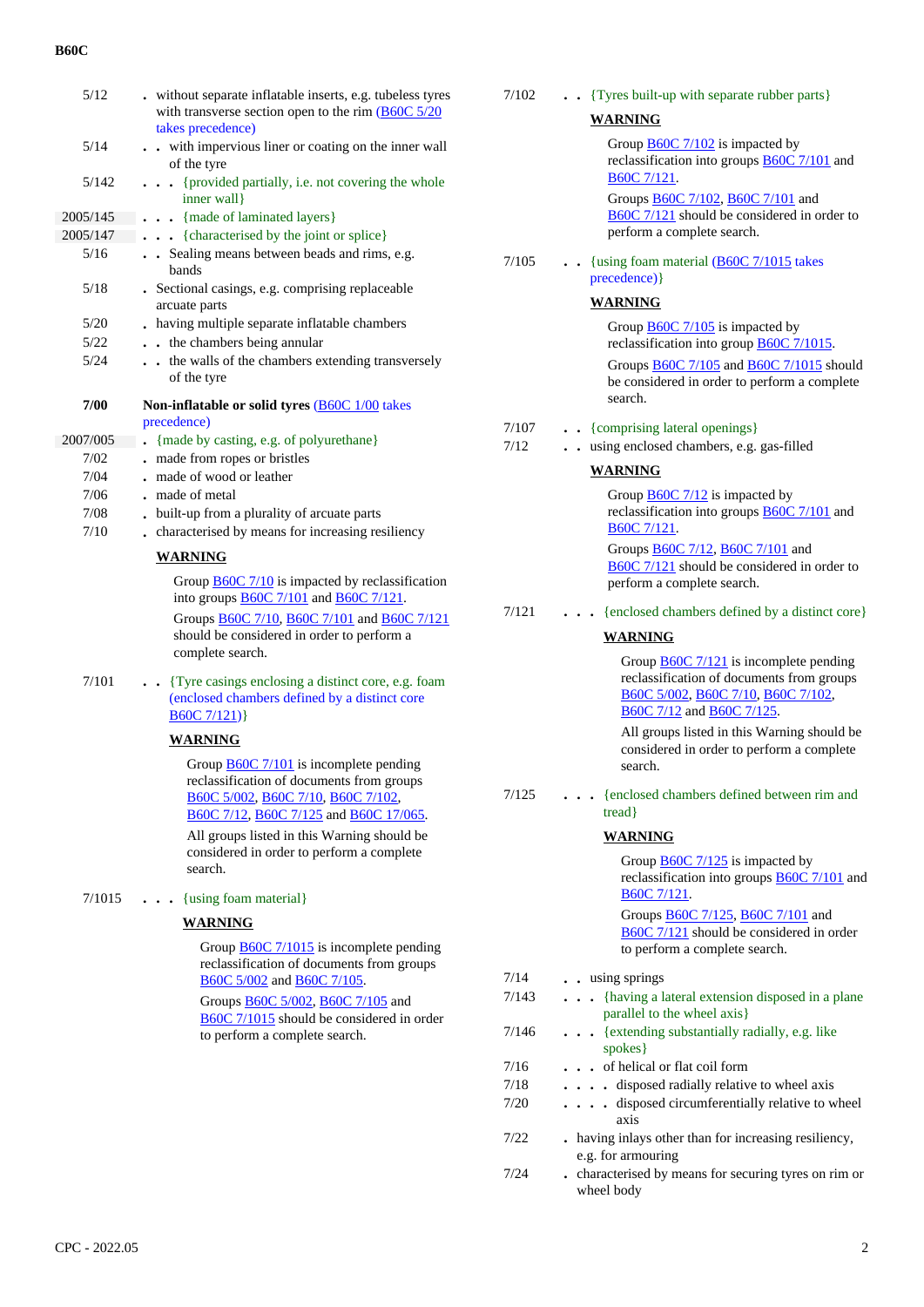| 7/26              | $\cdot$ using bolts                                                                                                                                                  |
|-------------------|----------------------------------------------------------------------------------------------------------------------------------------------------------------------|
| 7/28              | using straps or the like, e.g. vulcanised into the<br>tyre                                                                                                           |
| 9/00              | Reinforcements or ply arrangement of pneumatic<br>tyres (inserts having reinforcing means <b>B60C</b> 5/08;                                                          |
|                   | bead structure, e.g. turnup or overlap construction,<br><b>B60C</b> 15/00)                                                                                           |
|                   | NOTE                                                                                                                                                                 |
|                   | When classifying in this group, classification is<br>also made in subclass <b>B32B</b> insofar as any layered<br>product is concerned                                |
| 9/0007            | • {Reinforcements made of metallic elements, e.g.<br>cords, yarns, filaments or fibres made from metal}                                                              |
| 2009/0014         | {Surface treatments of steel cords}                                                                                                                                  |
| 2009/0021         | {Coating rubbers for steel cords}                                                                                                                                    |
| 9/0028            | • {Reinforcements comprising mineral fibres, e.g.<br>glass or carbon fibres}                                                                                         |
| 2009/0035         | {Reinforcements made of organic materials, e.g.<br>rayon, cotton or silk}                                                                                            |
| 9/0042            | • {Reinforcements made of synthetic materials}                                                                                                                       |
| 9/005             | . {Reinforcements made of different materials, e.g.<br>hybrid or composite cords}                                                                                    |
| 9/0057            | {Reinforcements comprising preshaped elements,<br>e.g. undulated or zig-zag filaments}                                                                               |
| 9/0064            | {Reinforcements comprising monofilaments}                                                                                                                            |
| 2009/0071         | {characterised by special physical properties of the<br>reinforcements}                                                                                              |
| 2009/0078         | {Modulus}<br>$\ddot{\phantom{a}}$                                                                                                                                    |
| 2009/0085         | {Tensile strength}<br>$\ddot{\phantom{0}}$                                                                                                                           |
| 2009/0092<br>9/02 | {Twist structure}<br>Carcasses                                                                                                                                       |
| 9/0207            | {Carcasses comprising an interrupted ply, i.e.                                                                                                                       |
|                   | where the carcass ply does not continuously<br>extend from bead to bead but is interrupted, e.g.<br>at the belt area, into two or more portions of the<br>same ply } |
| 2009/0215         | • {Partial carcass reinforcing plies, i.e. the plies<br>neither crossing the equatorial plane nor folded                                                             |
|                   | around the bead core }                                                                                                                                               |
| 2009/0223         | {comprising a cushion layer between adjacent<br>carcass plies }                                                                                                      |
| 9/023             | {built up from narrow strips, individual cords or<br>$\bullet$<br>filaments, e.g. using filament winding}                                                            |
| 9/0238            | {characterised by special physical properties of<br>$\bullet$<br>the carcass ply }                                                                                   |
| 2009/0246         | {Modulus of the ply}                                                                                                                                                 |
| 2009/0253         | {being different between adjacent plies}                                                                                                                             |
| 2009/0261         | {being different within the same ply}                                                                                                                                |
| 2009/0269         | • {Physical properties or dimensions of the carcass<br>coating rubber}                                                                                               |
| 2009/0276         | {Modulus; Hardness; Loss modulus or "tangens<br>delta"}                                                                                                              |
| 2009/0284         | {Thickness}                                                                                                                                                          |
| 9/0292            | {Carcass ply curvature (sidewall curvature)<br>$\ddot{\phantom{0}}$<br>B60C13/003)                                                                                   |
| 9/04              | the reinforcing cords of each carcass ply arranged<br>in a substantially parallel relationship                                                                       |
| 2009/0408         | {Carcass joints or splices}                                                                                                                                          |
| 2009/0416         | {Physical properties or dimensions of the<br>carcass cords }                                                                                                         |
| 2009/0425         | {Diameters of the cords; Linear density<br>thereof}                                                                                                                  |

| 2009/0433           | {Modulus}                                                                                                                                                                        |
|---------------------|----------------------------------------------------------------------------------------------------------------------------------------------------------------------------------|
| 2009/0441           | {Density in width direction}                                                                                                                                                     |
| 2009/045            | {Tensile strength}                                                                                                                                                               |
| 2009/0458           | {Elongation of the reinforcements at break<br>point}                                                                                                                             |
| 2009/0466           | • {Twist structures}                                                                                                                                                             |
| 2009/0475           | {Particular materials of the carcass cords}<br>$\ddot{\phantom{a}}$                                                                                                              |
| 2009/0483           | {Different cords in the same layer}<br>$\ddot{\phantom{0}}$                                                                                                                      |
| 2009/0491           | {with special path of the carcass cords, e.g.<br>$\ddot{\phantom{a}}$<br>sinusoidal}                                                                                             |
| 9/06                | the cords extend diagonally from bead to<br>bead and run in opposite directions in each<br>successive carcass ply, i.e. bias angle ply<br>(B60C 9/07, B60C 9/09 take precedence) |
| 9/07                | the cords curve from bead to bead in plural<br>planes, e.g. S-shaped cords                                                                                                       |
| 9/08                | the cords extend transversely from bead<br>to bead, i.e. radial ply (B60C 9/07 takes<br>precedence)                                                                              |
| 9/09                | combined with other carcass plies having<br>cords extending diagonally from bead to<br>bead, i.e. combined radial ply and bias angle<br>ply                                      |
| 9/10                | the reinforcing cords within each carcass ply<br>arranged in a crossing relationship                                                                                             |
| 9/11                | . Woven, braided, or knitted plies                                                                                                                                               |
| 9/12                | built-up with rubberised layers of discrete fibres<br>$\ddot{\phantom{0}}$<br>or filaments                                                                                       |
| 9/13                | - with two or more differing cord materials                                                                                                                                      |
| 9/14                | built-up with sheets, webs, or films of<br>$\ddot{\phantom{a}}$<br>homogeneous material, e.g. synthetics, sheet<br>metal, rubber                                                 |
| 2009/145            | {at the inner side of the carcass structure}                                                                                                                                     |
| 9/16                | built-up with metallic reinforcing inlays<br>$\ddot{\phantom{0}}$                                                                                                                |
| 9/17                | asymmetric to the midcircumferential plane of the<br>$\bullet$<br>tyre                                                                                                           |
| 9/18                | Structure or arrangement of belts or breakers,<br>crown-reinforcing or cushioning layers                                                                                         |
| 9/1807              | • {comprising fabric reinforcements}                                                                                                                                             |
| 2009/1814           | $\bullet$ {square woven}                                                                                                                                                         |
| 9/1821              | • {comprising discrete fibres or filaments}                                                                                                                                      |
| 2009/1828           | {characterised by special physical properties of                                                                                                                                 |
|                     | the belt ply }                                                                                                                                                                   |
| 9/1835<br>2009/1842 | {Rubber strips or cushions at the belt edges}                                                                                                                                    |
|                     | {Width or thickness of the strips or cushions}                                                                                                                                   |
| 9/185               | {between adjacent or radially below the belt<br>plies }                                                                                                                          |
| 2009/1857           | {radially above the belt plies}                                                                                                                                                  |
| 2009/1864           | {wrapped around the edges of the belt}                                                                                                                                           |
| 2009/1871           | {with flat cushions or shear layers between belt<br>layers }                                                                                                                     |
| 2009/1878           | {with flat cushions or shear layers between the<br>carcass and the belt}                                                                                                         |
| 2009/1885           | {with belt ply between adjacent carcass plies}                                                                                                                                   |
| 2009/1892           | {with belt ply radial inside the carcass structure}                                                                                                                              |
| 9/20                | built-up from rubberised plies each having all<br>cords arranged substantially parallel                                                                                          |
| 9/2003              | {characterised by the materials of the belt<br>$\ddot{\phantom{0}}$<br>$\text{cords}$                                                                                            |
| 9/2006              | {consisting of steel cord plies only}                                                                                                                                            |
| 9/2009              | {comprising plies of different materials}                                                                                                                                        |
| 2009/2012           | {with particular configuration of the belt cords<br>$\ddot{\phantom{0}}$                                                                                                         |
|                     | in the respective belt layers }                                                                                                                                                  |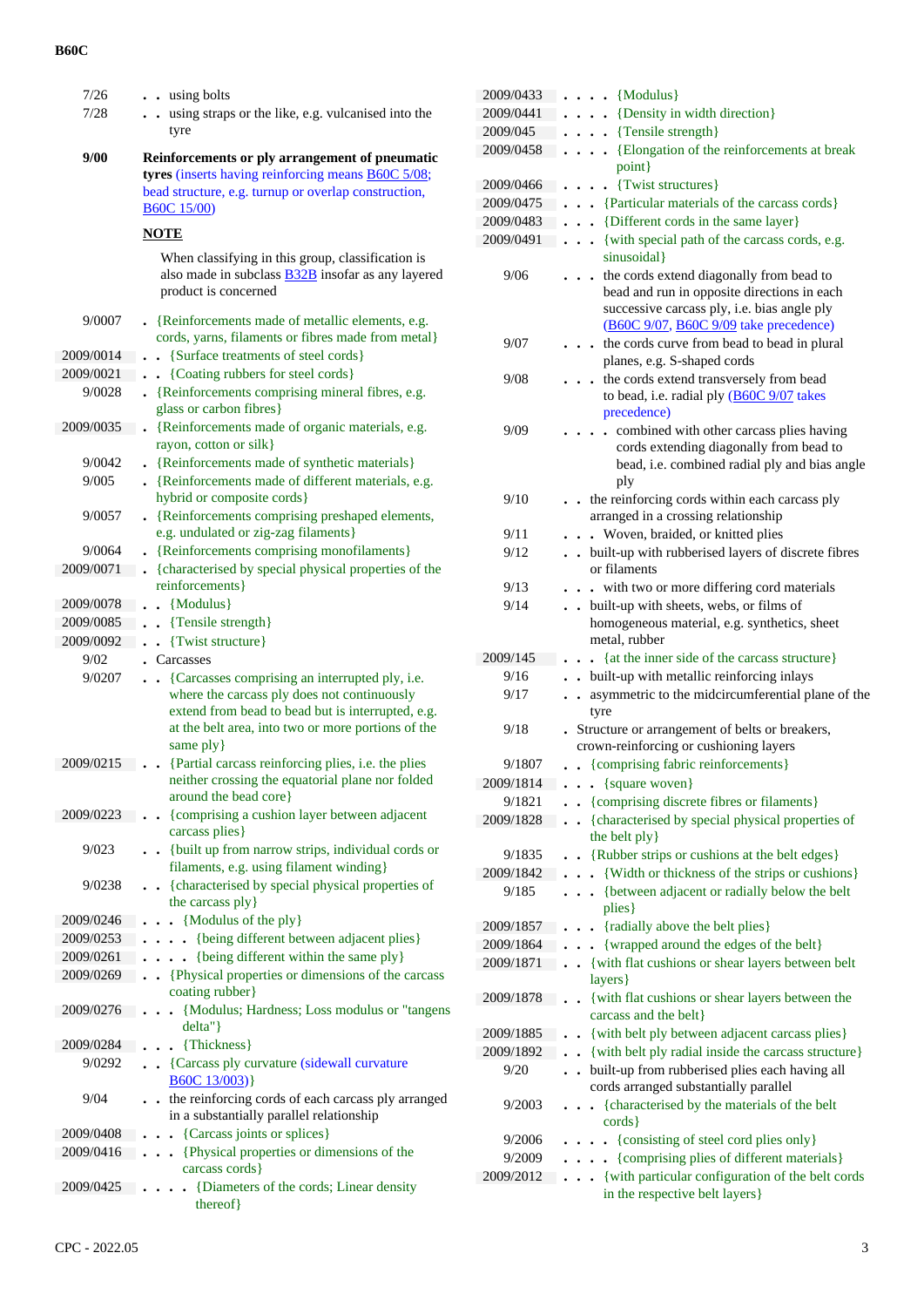| 2009/2016 | {comprising cords at an angle of 10 to 30                          |
|-----------|--------------------------------------------------------------------|
|           | degrees to the circumferential direction}                          |
| 2009/2019 | {comprising cords at an angle of 30 to 60                          |
|           | degrees to the circumferential direction}                          |
| 2009/2022 | {comprising cords at an angle of 60 to 90                          |
|           | degrees to the circumferential direction}                          |
| 2009/2025 | {with angle different or variable in the same                      |
| 2009/2029 | layer}<br>{with different cords in the same layer, i.e.            |
|           | cords with different materials or dimensions }                     |
| 2009/2032 | {characterised by the course of the belt                           |
|           | cords, e.g. undulated or sinusoidal}                               |
| 2009/2035 | {built-up by narrow strips}                                        |
| 2009/2038 | {using lateral belt strips at belt edges, e.g. edge                |
|           | bands }                                                            |
| 2009/2041 | {with an interrupted belt ply, e.g. using two or                   |
|           | more portions of the same ply }                                    |
| 2009/2045 | {with belt joints or splices}                                      |
| 2009/2048 | {characterised by special physical properties of                   |
|           | the belt plies}                                                    |
| 2009/2051 | $\bullet$ {Modulus of the ply}                                     |
| 2009/2054 | {being different within the same ply}<br>$\ddot{\phantom{0}}$      |
| 2009/2058 | {being different between adjacent plies}                           |
| 2009/2061 | . Physical properties or dimensions of the belt                    |
|           | coating rubber}                                                    |
| 2009/2064 | {Modulus; Hardness; Loss modulus or                                |
|           | "tangens delta"}                                                   |
| 2009/2067 | {Thickness}                                                        |
| 2009/207  | {Double layers, e.g. using different rubbers                       |
|           | in the same belt ply}                                              |
| 2009/2074 | {Physical properties or dimension of the belt                      |
|           | cord}                                                              |
|           |                                                                    |
| 2009/2077 | {Diameters of the cords; Linear density                            |
|           | thereof}                                                           |
| 2009/208  | {Modulus of the cords}                                             |
| 2009/2083 | {Density in width direction}                                       |
| 2009/2087 | {with variable density in the same layer}<br>$\ddot{\phantom{0}}$  |
| 2009/209  | {Tensile strength}                                                 |
| 2009/2093 | {Elongation of the reinforcements at break                         |
|           | point}                                                             |
| 2009/2096 | {Twist structures}                                                 |
| 9/22      | the plies being arranged with all cords disposed                   |
| 9/2204    | along the circumference of the tyre                                |
|           | {obtained by circumferentially narrow strip<br>winding }           |
| 2009/2209 | {characterised by tension of the cord                              |
|           | during winding}                                                    |
| 2009/2214 | {characterised by the materials of the zero                        |
|           | degree ply cords}                                                  |
| 2009/2219 | {with a partial zero degree ply at the belt                        |
|           | edges - edge band}                                                 |
| 2009/2223 | {with an interrupted zero degree ply, e.g.                         |
|           | using two or more portions for the same ply}                       |
| 2009/2228 | {characterised by special physical properties                      |
|           | of the zero degree plies}                                          |
| 2009/2233 | {Modulus of the zero degree ply}                                   |
| 2009/2238 | {Physical properties or dimensions of the ply                      |
|           | coating rubber}                                                    |
| 2009/2242 | {Modulus; Hardness; Loss modulus or                                |
| 2009/2247 | "tangens delta"}<br>{Thickness}                                    |
| 2009/2252 |                                                                    |
|           | {Physical properties or dimension of the zero<br>degree ply cords} |

| 2009/2257    | {Diameters of the cords; Linear density                                                                                   |
|--------------|---------------------------------------------------------------------------------------------------------------------------|
|              | thereof}                                                                                                                  |
| 2009/2261    | {Modulus of the cords}<br>$\ddot{\phantom{0}}$                                                                            |
| 2009/2266    | {Density of the cords in width direction}                                                                                 |
| 2009/2271    | {with variable density}<br>$\mathbf{r}$                                                                                   |
| 2009/2276    | {Tensile strength}<br>$\ddot{\phantom{0}}$                                                                                |
| 2009/228     | {Elongation of the reinforcements at break<br>point}                                                                      |
| 2009/2285    | {Twist structures}<br>$\ddot{\phantom{0}}$                                                                                |
| 2009/229     | {characterised by the course of the cords,<br>$\ddot{\phantom{0}}$<br>e.g. undulated or sinusoidal}                       |
| 2009/2295    | {with different cords in the same layer}                                                                                  |
| 9/24         | built-up of arcuate parts<br>$\ddot{\phantom{0}}$                                                                         |
| 9/26         | Folded plies<br>$\ddot{\phantom{a}}$                                                                                      |
| 9/263        | {further characterised by an endless zigzag<br>configuration in at least one belt ply, i.e. no cut<br>edge being present} |
| 2009/266     | {combined with non folded cut-belt plies}                                                                                 |
| 9/28         | . characterised by the belt or breaker dimensions                                                                         |
|              | or curvature relative to carcass (B60C 9/30 takes<br>precedence)                                                          |
| 2009/283     | • {characterised by belt curvature}                                                                                       |
| 2009/286     | • {being substantially flat}<br>$\bullet$                                                                                 |
| 9/30         | asymmetric to the midcircumferential plane of the                                                                         |
|              | tyre                                                                                                                      |
| <b>11/00</b> | Tyre tread bands; Tread patterns; Anti-skid                                                                               |
|              | inserts                                                                                                                   |
| 11/0008      | • {characterised by the tread rubber}                                                                                     |
| 2011/0016    | . Physical properties or dimensions }                                                                                     |
| 2011/0025    | . . {Modulus or tan delta}                                                                                                |
| 2011/0033    | . Thickness of the tread}                                                                                                 |
| 11/0041      | • {comprising different tread rubber layers}                                                                              |
| 11/005       | • {with cap and base layers}<br>$\ddot{\phantom{0}}$                                                                      |
| 11/0058      | {with different cap rubber layers in the axial<br>$\ddot{\phantom{a}}$<br>direction }                                     |
| 11/0066      | {having an asymmetric arrangement}                                                                                        |
| 11/0075      | {with different base rubber layers in the axial<br>direction }                                                            |
| 11/0083      | {characterised by the curvature of the tyre tread}                                                                        |
| 2011/0091    | {built-up by narrow strip winding}                                                                                        |
| 11/01        | Shape of the shoulders between tread and sidewall,<br>e.g. rounded, stepped or cantilevered                               |
| 2011/013     | {provided with a recessed portion}                                                                                        |
| 2011/016     | {different rubber for tread wings}                                                                                        |
| 11/02        | Replaceable treads                                                                                                        |
| 11/03        | Tread patterns                                                                                                            |
| 11/0302      | {directional pattern, i.e. with main rolling<br>$\ddot{\phantom{a}}$<br>direction}                                        |
| 11/0304      | • {Asymmetric patterns}                                                                                                   |
| 11/0306      | . Patterns comprising block rows or discontinuous<br>ribs                                                                 |
| 11/0309      | {further characterised by the groove cross-<br>$\ddot{\phantom{0}}$<br>section }                                          |
| 11/0311      | • {Patterns comprising tread lugs arranged parallel<br>or oblique to the axis of rotation}                                |
| 2011/0313    | . {directional type}                                                                                                      |
| 11/0316      | {further characterised by the groove cross-<br>$\ddot{\phantom{0}}$<br>section }                                          |
| 11/0318      | {irregular patterns with particular pitch sequence}<br>$\ddot{\phantom{a}}$                                               |
| 11/032       | • {Patterns comprising isolated recesses}                                                                                 |
| 11/0323      | {tread comprising channels under the tread<br>$\ddot{\phantom{0}}$<br>surface, e.g. for draining water}                   |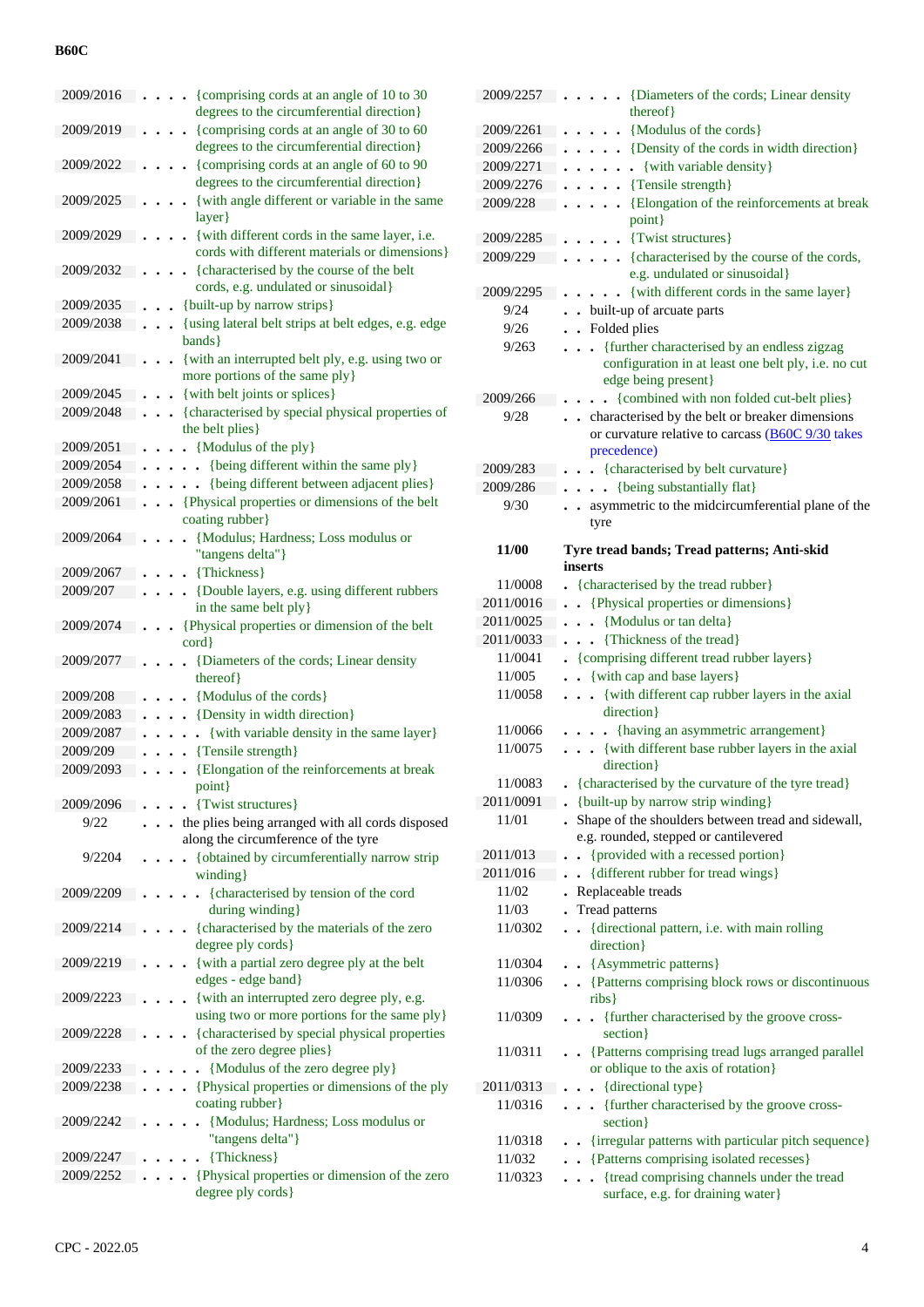| 11/0327   | {characterised by special properties of the tread<br>pattern }                                           |
|-----------|----------------------------------------------------------------------------------------------------------|
| 11/033    | (by the void or net-to-gross ratios of the                                                               |
| 11/0332   | patterns }<br>• {by the footprint-ground contacting area of the                                          |
|           | tyre tread}                                                                                              |
| 2011/0334 | $\bullet$ {Stiffness}                                                                                    |
| 2011/0337 | {characterised by particular design features of the<br>pattern}                                          |
| 2011/0339 | {Grooves}<br>$\bullet$                                                                                   |
| 2011/0341 | {Circumferential grooves}                                                                                |
| 2011/0344 | {provided at the equatorial plane}                                                                       |
| 2011/0346 | • {with zigzag shape}                                                                                    |
|           |                                                                                                          |
| 2011/0348 | • {Narrow grooves, i.e. having a width of<br>less than $4 \text{ mm}$                                    |
| 2011/0351 | {Shallow grooves, i.e. having a depth of<br>less than 50% of other grooves}                              |
| 2011/0353 | {characterised by width}                                                                                 |
| 2011/0355 | {characterised by depth}<br>$\ddot{\phantom{a}}$                                                         |
| 2011/0358 | {Lateral grooves, i.e. having an angle of 45                                                             |
|           | $\ddot{\phantom{0}}$<br>to 90 degees to the equatorial plane}                                            |
| 2011/036  | {Narrow grooves, i.e. having a width of<br>less than $3 \text{ mm}$ }                                    |
| 2011/0362 | {Shallow grooves, i.e. having a depth of                                                                 |
|           | less than 50% of other grooves}                                                                          |
| 2011/0365 | • {characterised by width}                                                                               |
| 2011/0367 | • {characterised by depth}                                                                               |
| 2011/0369 | • {with varying depth of the groove}                                                                     |
| 2011/0372 | {with particular inclination angles}                                                                     |
| 2011/0374 | {Slant grooves, i.e. having an angle of about                                                            |
|           | 5 to 35 degrees to the equatorial plane}                                                                 |
| 2011/0376 | {characterised by width}<br>$\ddot{\phantom{a}}$                                                         |
| 2011/0379 | {characterised by depth}                                                                                 |
| 2011/0381 | {Blind or isolated grooves}                                                                              |
| 2011/0383 | {at the centre of the tread}                                                                             |
| 2011/0386 | • {Continuous ribs}                                                                                      |
| 2011/0388 | {provided at the equatorial plane}<br>$\ddot{\phantom{0}}$                                               |
| 2011/039  | {provided at the shoulder portion}<br>$\ddot{\phantom{0}}$                                               |
| 2011/0393 | . {Narrow ribs, i.e. having a rib width of less                                                          |
|           | than $8 \text{ mm}$ }                                                                                    |
| 2011/0395 | • {for linking shoulder blocks}                                                                          |
| 2011/0397 | {Sacrificial ribs, i.e. ribs recessed from outer                                                         |
|           | tread contour}                                                                                           |
| 11/04     | . in which the raised area of the pattern consists<br>only of continuous circumferential ribs, e.g. zig- |
|           | zag (B60C 11/12, B60C 11/13 take precedence)                                                             |
| 11/042    | {further characterised by the groove cross-<br>$\ddot{\phantom{a}}$                                      |
|           | section }                                                                                                |
| 11/045    | . {the groove walls having a three-dimensional<br>shape}                                                 |
| 11/047    | {the groove bottom comprising stone                                                                      |
|           | trapping protection elements, e.g. ribs}                                                                 |
| 11/11     | . . in which the raised area of the pattern                                                              |
|           | consists only of isolated elements, e.g. blocks                                                          |
|           | (B60C 11/12, B60C 11/13 take precedence)                                                                 |
| 11/12     | characterised by the use of narrow slits or<br>$\bullet$                                                 |
|           | incisions, e.g. sipes                                                                                    |
| 11/1204   | {with special shape of the sipe}                                                                         |
| 2011/1209 | {straight at the tread surface}                                                                          |
| 2011/1213 | {sinusoidal or zigzag at the tread surface}                                                              |
| 11/1218   | {Three-dimensional shape with regard to                                                                  |
|           | depth and extending direction}                                                                           |
| 11/1222   | {Twisted or warped shape in the sipe plane}                                                              |
|           |                                                                                                          |

| 2011/1227 | . {having different shape within the pattern}                               |
|-----------|-----------------------------------------------------------------------------|
| 2011/1231 | {being shallow, i.e. sipe depth of less than 3                              |
|           |                                                                             |
|           | $mm$ }                                                                      |
| 11/1236   | . . {with special arrangements in the tread pattern}                        |
| 11/124    | {inclined with regard to a plane normal to the<br>$\sim$                    |
|           | tread surface}                                                              |
| 2011/1245 |                                                                             |
|           | {being arranged in crossing relation, e.g. sipe                             |
|           | mesh                                                                        |
| 11/125    | • {arranged at the groove bottom}                                           |
| 2011/1254 | · {with closed sipe, i.e. not extending to a                                |
|           | groove}                                                                     |
|           |                                                                             |
| 11/1259   | $\bullet$ (Depth of the sipe)                                               |
| 11/1263   | {different within the same sipe}                                            |
| 2011/1268 | {being different from sipe to sipe}<br>$\cdots$                             |
| 11/1272   | $\bullet$ $\bullet$ {Width of the sipe}                                     |
| 2011/1277 | {being narrow, i.e. less than 0.3 mm}<br>$\cdot$                            |
|           |                                                                             |
| 11/1281   | {different within the same sipe, i.e. enlarged<br>$\ddots$                  |
|           | width portion at sipe bottom or along its                                   |
|           | $length$ }                                                                  |
| 2011/1286 | {being different from sipe to sipe}<br>$\sim$                               |
| 2011/129  | {Sipe density, i.e. the distance between the                                |
|           |                                                                             |
|           | sipes within the pattern}                                                   |
| 2011/1295 | $\bullet$ {variable}                                                        |
| 11/13     | characterised by the groove cross-section, e.g. for<br>$\ddot{\phantom{a}}$ |
|           | buttressing or preventing stone-trapping                                    |
| 11/1307   | {with special features of the groove walls}                                 |
|           |                                                                             |
| 11/1315   | {having variable inclination angles, e.g.<br>$\ddots$                       |
|           | warped groove walls}                                                        |
| 11/1323   | $\bullet$ {asymmetric}                                                      |
| 2011/133  | $\cdots$ {comprising recesses}                                              |
|           |                                                                             |
| 2011/1338 | {comprising protrusions}<br>$\sim$                                          |
| 11/1346   | {covered by a rubber different from the tread<br>$\bullet$                  |
|           | rubber}                                                                     |
| 11/1353   | {with special features of the groove bottom}                                |
| 2011/1361 | {with protrusions extending from the groove                                 |
|           |                                                                             |
|           | bottom}                                                                     |
| 11/1369   | {Tie bars for linking block elements and                                    |
|           | bridging the groove}                                                        |
| 11/1376   | {Three dimensional block surfaces departing                                 |
|           | from the enveloping tread contour}                                          |
|           |                                                                             |
| 11/1384   | {with chamfered block corners}<br>$\ddot{\phantom{1}}$                      |
| 11/1392   | {with chamfered block edges}<br>.                                           |
| 11/14     | Anti-skid inserts, e.g. vulcanised into the tread band                      |
| 2011/142  | {Granular particles, e.g. hard granules}<br>$\ddot{\phantom{0}}$            |
|           |                                                                             |
| 2011/145  | {Discontinuous fibres}<br>$\bullet$                                         |
| 2011/147  | {Foamed rubber or sponge rubber on the tread<br>$\ddot{\phantom{0}}$        |
|           | band}                                                                       |
| 11/16     | of plug form, e.g. made from metal, textile                                 |
| 11/1606   | $\bullet$ $\bullet$ {retractable plug}                                      |
|           |                                                                             |
| 11/1612   | • {actuated by fluid, e.g. using fluid pressure                             |
|           | difference}                                                                 |
| 11/1618   | • {actuated by temperature, e.g. by means of                                |
|           | temperature sensitive elements}                                             |
| 11/1625   | • {Arrangements thereof in the tread patterns,                              |
|           |                                                                             |
|           | e.g. irregular}                                                             |
| 11/1631   | {inclined with regard to the radial direction}<br>$\bullet$                 |
| 11/1637   | {Attachment of the plugs into the tread, e.g.                               |
|           | screwed }                                                                   |
| 11/1643   |                                                                             |
|           | • {with special shape of the plug-body portion,                             |
|           | i.e. not cylindrical}                                                       |
| 11/165    | $\bullet \bullet$ {conical}                                                 |
| 11/1656   | . {concave or convex, e.g. barrel-shaped}                                   |
| 11/1662   | $\ldots$ {helical-shaped}                                                   |
|           |                                                                             |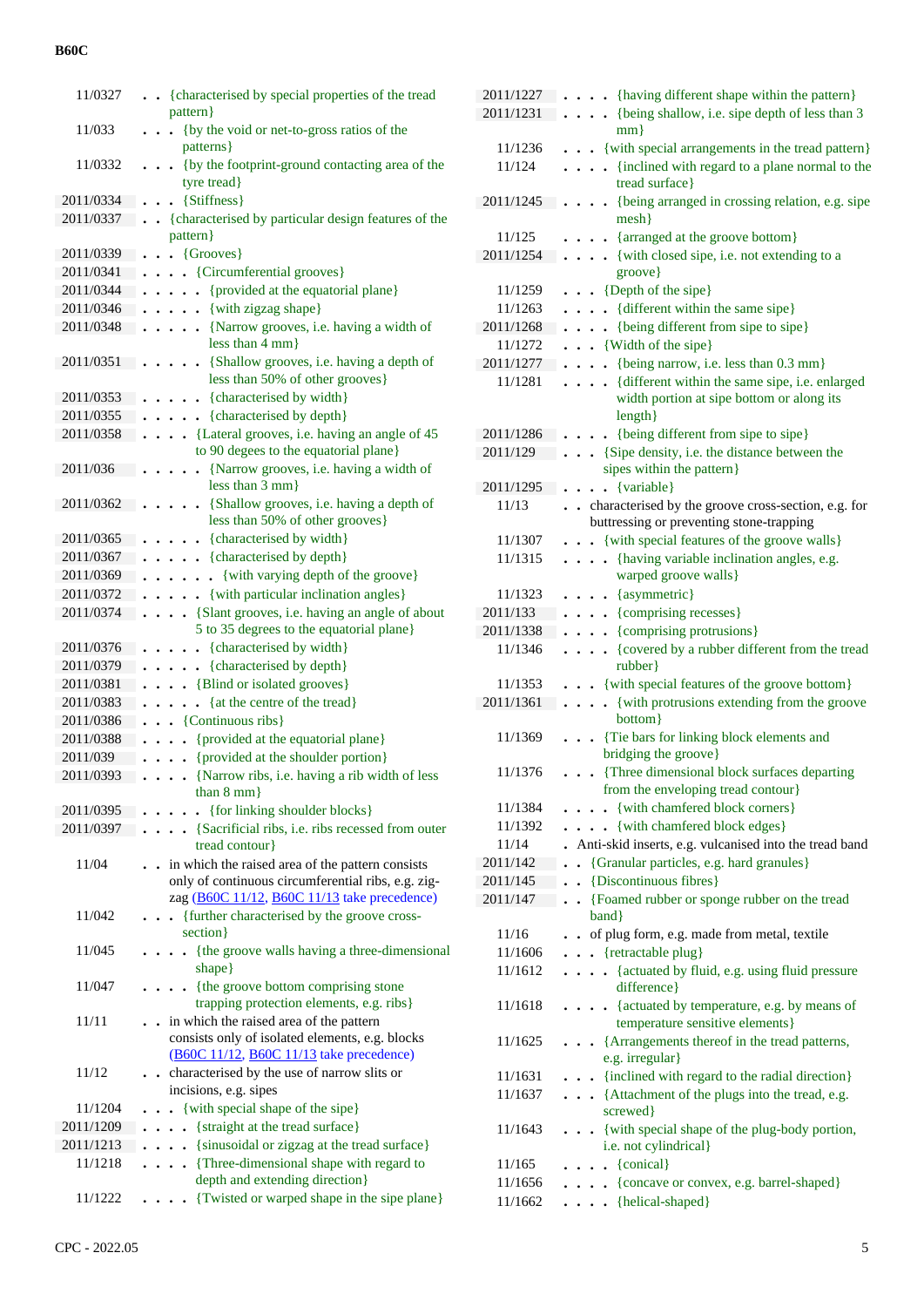| 11/1668      | . {with an additional collar}                                                                                                       |
|--------------|-------------------------------------------------------------------------------------------------------------------------------------|
| 11/1675      | $\ldots$ {with special shape of the plug-tip}                                                                                       |
| 11/1681      | $\ldots$ (Spherical top portions)                                                                                                   |
| 11/1687      | $\ldots$ {Multiple tips}                                                                                                            |
| 11/1693      | . {Attachment of the plug-tip within the plug-<br>body }                                                                            |
| 11/18        | of strip form, e.g. metallic combs, rubber strips<br>$\ddot{\phantom{0}}$                                                           |
|              | of different wear resistance (B60C 11/20 takes                                                                                      |
|              | precedence)                                                                                                                         |
| 11/185       | • { of metal comb form, lamellar shaped or blade-<br>$like\}$                                                                       |
| 11/20        | in coiled form                                                                                                                      |
| 11/22        | Tread rings between dual tyres                                                                                                      |
| 11/24        | Wear-indicating arrangements                                                                                                        |
| 11/243       | • {Tread wear sensors, e.g. electronic sensors}                                                                                     |
| 11/246       | . Tread wear monitoring systems }                                                                                                   |
| 13/00        |                                                                                                                                     |
|              | Tyre sidewalls; Protecting, decorating, marking, or<br>the like, thereof (B60C 17/08 takes precedence; tyre                         |
|              |                                                                                                                                     |
|              | shoulders <b>B60C</b> 11/01; removable tyre sidewall trim                                                                           |
|              | rings <b>B60B</b> 7/01)                                                                                                             |
| 13/001       | {Decorating, marking or the like}                                                                                                   |
| 13/002       | {Protection against exterior elements}                                                                                              |
| 13/003       | {characterised by sidewall curvature}                                                                                               |
| 13/004       | $\bullet$ { of the internal side of the tyre}                                                                                       |
| 2013/005     | {Physical properties of the sidewall rubber}                                                                                        |
| 2013/006     | {Modulus; Hardness; Loss modulus or "tangens<br>delta"}                                                                             |
| 2013/007     | . {Thickness}                                                                                                                       |
| 2013/008     | {built-up by narrow strip winding}                                                                                                  |
| 13/009       | • {comprising additional bead cores in the sidewall}                                                                                |
| 13/02        | Arrangement of grooves or ribs                                                                                                      |
| 13/023       | {preventing watersplash}<br>$\ddot{\phantom{a}}$                                                                                    |
| 2013/026     | {provided at the interior side only}<br>$\ddot{\phantom{0}}$                                                                        |
| 13/04        | . having annular inlays or covers, e.g. white sidewalls                                                                             |
| 2013/045     | . {comprising different sidewall rubber layers}                                                                                     |
| <b>15/00</b> | Tyre beads, e.g. ply turn-up or overlap                                                                                             |
| 15/0009      | - {features of the carcass terminal portion}                                                                                        |
| 15/0018      | . {not folded around the bead core, e.g. floating or<br>down ply }                                                                  |
| 15/0027      | - {with low ply turn-up, i.e. folded around the bead<br>core and terminating at the bead core}                                      |
| 15/0036      | . {with high ply turn-up, i.e. folded around the<br>bead core and terminating radially above the point<br>of maximum section width} |
| 15/0045      | {with ply turn-up up to the belt edges, i.e.<br>folded around the bead core and extending to<br>the belt edges}                     |
| 15/0054      | {with ply turn-up portion parallel and adjacent to<br>carcass main portion}                                                         |
| 15/0063      | - {with ply turn-up portion diverging from carcass<br>main portion}                                                                 |
| 15/0072      | {with ply reverse folding, i.e. carcass layer folded<br>around the bead core from the outside to the<br>inside }                    |
| 15/0081      | - {the carcass plies folded around or between more<br>than one bead core}                                                           |
| 2015/009     | {Height of the carcass terminal portion defined in<br>terms of a numerical value or ratio in proportion<br>to section height}       |

| 15/02     | . Seating or securing beads on rims (sealing<br>means between beads and rims of tubeless tyres<br>B60C 5/16; means for securing solid tyres on rims                              |
|-----------|----------------------------------------------------------------------------------------------------------------------------------------------------------------------------------|
|           | <b>B60C</b> 7/24)                                                                                                                                                                |
| 15/0203   | {using axially extending bead seating, i.e. the<br>$\ddot{\phantom{a}}$<br>bead and the lower sidewall portion extend in the<br>axial direction (B60C 15/0206 takes precedence)} |
| 15/0206   | . {using inside rim bead seating, i.e. the bead being<br>seated at a radially inner side of the rim}                                                                             |
| 15/0209   | . {Supplementary means for securing the bead}                                                                                                                                    |
| 15/0213   | {the bead being clamped by rings, cables, rim<br>flanges or other parts of the rim}                                                                                              |
| 15/0216   | {the bead being pierced by bolts, rivets, clips or<br>other elements }                                                                                                           |
| 15/022    | {the bead being secured by turned-in rim<br>$\bullet$<br>flanges, e.g. rim of the clincher type}                                                                                 |
| 15/0223   | {the bead being secured by clip-hook elements<br>$\bullet$<br>not forming part of the rim flange}                                                                                |
| 15/0226   | • {the bead being secured by protrusions of the<br>rim extending from the bead seat, e.g. hump or<br>serrations }                                                                |
| 15/023    | {the bead being secured by bead extensions<br>which extend over and wrap around the rim<br>flange}                                                                               |
| 15/0233   | {Securing tyres without beads; Securing closed<br>torus or tubular tyres}                                                                                                        |
| 15/0236   | • {Asymmetric bead seats, e.g. different bead<br>diameter or inclination angle (asymmetric<br>transverse section $\angle B60C$ 3/06)                                             |
| 15/024    | Bead contour, e.g. lips, grooves, or ribs                                                                                                                                        |
| 15/0242   | {with bead extensions located radially outside<br>$\ddot{\phantom{0}}$<br>the rim flange position, e.g. rim flange<br>protectors }                                               |
| 2015/0245 | {Bead lips at the bead toe portion, i.e. the                                                                                                                                     |
|           | axially and radially inner end of the bead}                                                                                                                                      |
| 15/0247   | {with reverse bead seat inclination, i.e. the<br>axially inner diameter of the bead seat is bigger<br>than the axially outer diameter thereof}                                   |
| 15/028    | Spacers between beads (emergency load-<br>supporting means <b>B60C</b> 17/00)                                                                                                    |
| 15/032    | . . inflatable                                                                                                                                                                   |
| 15/036    | . Tyres permanently fixed to the rim, e.g. by<br>adhesive, by vulcanisation                                                                                                      |
| 15/04     | Bead cores                                                                                                                                                                       |
| 2015/042  | {characterised by the material of the core, e.g.<br>alloy }                                                                                                                      |
| 2015/044  | {characterised by a wrapping layer}                                                                                                                                              |
| 2015/046  | {Cable cores, i.e. cores made-up of twisted wires}                                                                                                                               |
| 2015/048  | {Polygonal cores characterised by the winding<br>$\ddot{\phantom{a}}$<br>sequence}                                                                                               |
| 15/05     | multiple, i.e. with two or more cores in each bead                                                                                                                               |
| 15/06     | . Flipper strips, fillers, or chafing strips {and<br>reinforcing layers for the construction of the bead}                                                                        |
| 15/0603   | {characterised by features of the bead filler or<br>apex}                                                                                                                        |
| 15/0607   | • {comprising several parts, e.g. made of<br>different rubbers}                                                                                                                  |
| 2015/061  | {Dimensions of the bead filler in terms of<br>numerical values or ratio in proportion to<br>section height}                                                                      |
| 2015/0614 | {characterised by features of the chafer or clinch<br>portion, i.e. the part of the bead contacting the<br>$\dim$                                                                |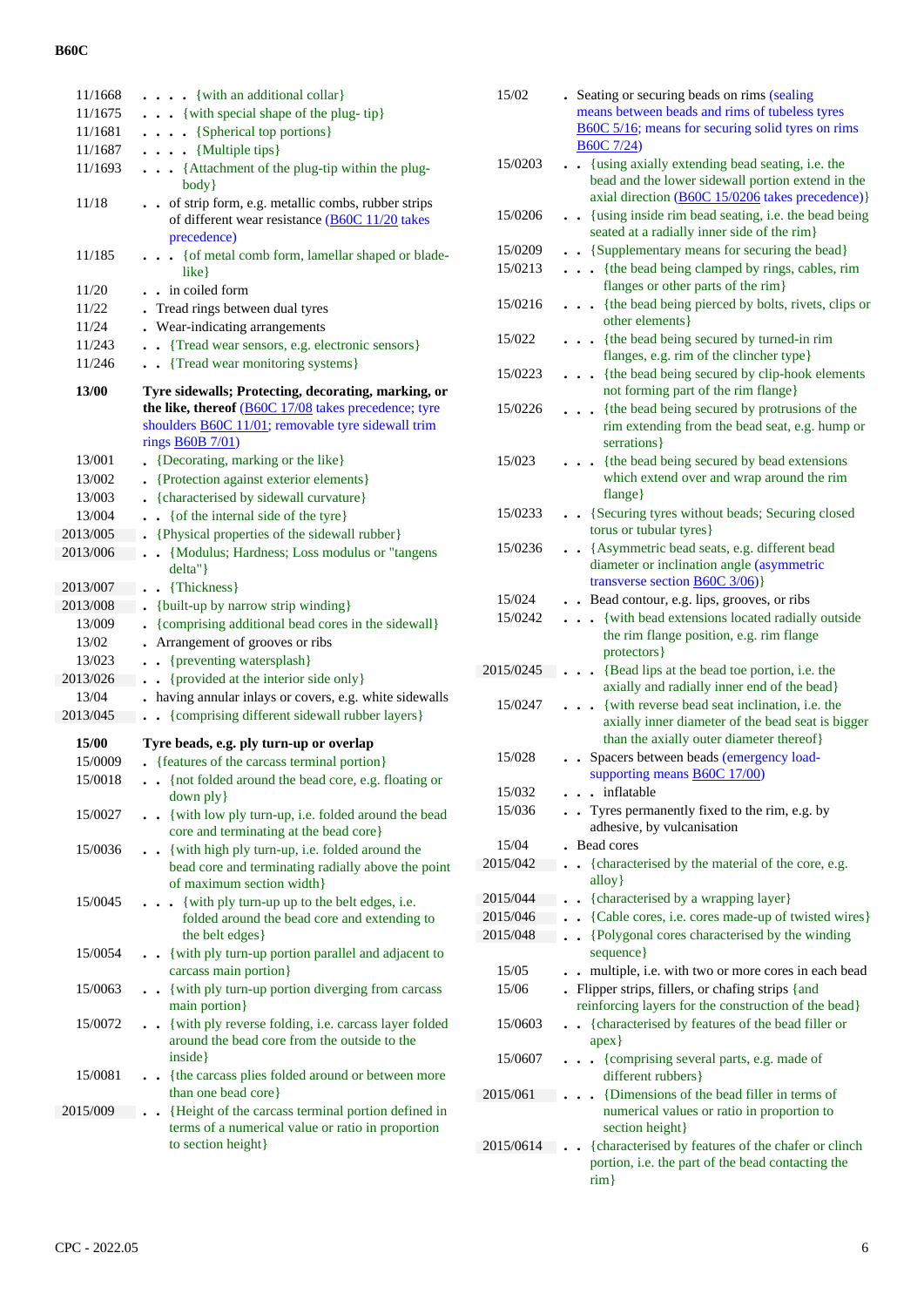| 2015/0617          | {comprising a cushion rubber other than the<br>$\ddot{\phantom{a}}$<br>chafer or clinch rubber}                                               |
|--------------------|-----------------------------------------------------------------------------------------------------------------------------------------------|
| 2015/0621          | {adjacent to the carcass turnup portion}                                                                                                      |
| 2015/0625          | {provided at the terminal edge portion of a                                                                                                   |
|                    | carcass or reinforcing layer}                                                                                                                 |
| 15/0628            | {comprising a bead reinforcing layer}                                                                                                         |
| 15/0632            | {using flippers in contact with and wrapped                                                                                                   |
|                    | around the bead core and, at least partially, in<br>contact with the bead filler                                                              |
| 15/0635            | {using chippers between the carcass layer and                                                                                                 |
|                    | chafer rubber wrapped around the bead}                                                                                                        |
| 2015/0639          | {between carcass main portion and bead filler<br>not wrapped around the bead core}                                                            |
| 2015/0642          | {between carcass turn-up and bead filler not<br>wrapped around the bead core}                                                                 |
| 2015/0646          | {at the axially inner side of the carcass main                                                                                                |
|                    | portion not wrapped around the bead core}                                                                                                     |
| 2015/065           | {at the axially outer side of the carcass turn-up<br>portion not wrapped around the bead core}                                                |
| 15/0653            | {with particular configuration of the cords in<br>the respective bead reinforcing layer}                                                      |
| 2015/0657          | {comprising cords at an angle of maximal 10<br>degrees to the circumferential direction}                                                      |
| 2015/066           | {comprising cords at an angle of 10 to 30<br>degrees to the circumferential direction}                                                        |
| 2015/0664          | {comprising cords at an angle of 30 to 60                                                                                                     |
|                    | degrees to the circumferential direction}                                                                                                     |
| 2015/0667          | {comprising cords at an angle of 60 to 90<br>degrees to the circumferential direction}                                                        |
| 2015/0671          | {the cord angle being different or variable<br>within the same layer}                                                                         |
| 2015/0675          | {characterised by the course of the cords, e.g.<br>undulated or sinusoidal}                                                                   |
| 2015/0678          | {Physical properties of the bead reinforcing<br>layer, e.g. modulus of the ply}                                                               |
| 2015/0682          | {Physical properties or dimensions of the<br>coating rubber}                                                                                  |
| 2015/0685          | {Physical properties or dimensions of the                                                                                                     |
|                    | cords, e.g. modulus of the cords}                                                                                                             |
| 2015/0689          | • {Cord density in width direction}                                                                                                           |
| 2015/0692          | {characterised by particular materials of the<br>$\text{cords}$                                                                               |
| 2015/0696          | {Asymmetric bead reinforcement, e.g.<br>$\ddot{\phantom{a}}$                                                                                  |
|                    | arrangement of bead reinforcing layer or apex }                                                                                               |
| 17/00              | Tyres characterised by means enabling restricted                                                                                              |
|                    | operation in damaged or deflated condition;                                                                                                   |
|                    | <b>Accessories therefor</b>                                                                                                                   |
| 17/0009            | . {comprising sidewall rubber inserts, e.g. crescent                                                                                          |
| 17/0018            | shaped inserts }                                                                                                                              |
| 17/0027            | {two or more inserts in each sidewall portion}<br>{comprising portions of different rubbers in a                                              |
|                    | single insert}                                                                                                                                |
| 17/0036<br>17/0045 | {comprising additional reinforcements}<br>$\ddot{\phantom{0}}$<br>{comprising grooves or ribs, e.g. at the inner side<br>$\ddot{\phantom{0}}$ |
|                    | of the insert}                                                                                                                                |
| 2017/0054          | {Physical properties or dimensions of the inserts}                                                                                            |
| 2017/0063          | {Modulus; Hardness; Loss modulus or "tangens<br>$\ddot{\phantom{0}}$<br>delta"                                                                |
| 2017/0072          | • {Thickness}                                                                                                                                 |
| 2017/0081          | {comprising special reinforcing means in the crown                                                                                            |
| 17/009             | area                                                                                                                                          |
|                    | . {comprising annular protrusions projecting into the<br>tyre cavity }                                                                        |

| 17/01            | utilising additional inflatable supports which<br>become load-supporting in emergency       |
|------------------|---------------------------------------------------------------------------------------------|
| 17/02            | . . inflated or expanded in emergency only                                                  |
| 17/04            | utilising additional non-inflatable supports which                                          |
|                  | become load-supporting in emergency                                                         |
| 17/041           | • {characterised by coupling or locking means<br>between rim and support}                   |
| 17/042           | {preventing sliding or rotation between support<br>$\ddot{\phantom{0}}$<br>and rim}         |
| 17/043           | . {made-up of an annular metallic shell}                                                    |
| 17/044           | . . {Expandable supports}                                                                   |
| 17/045           | • {Rotatable supports relative to the rim}                                                  |
| 17/046           | {by means of ball bearings}<br>$\ddot{\phantom{0}}$<br>$\bullet$                            |
| 17/047           | • {comprising circumferential ribs}                                                         |
| 17/048           | • {comprising transverse ribs}                                                              |
| 17/06            | . resilient                                                                                 |
| 17/061           | {comprising lateral openings}                                                               |
| 2017/063         | {comprising circumferentially extending<br>$\ddot{\phantom{a}}$<br>reinforcements}          |
| 17/065           | {made-up of foam inserts (tyres filled with<br>foam <b>B60C</b> 5/002)}                     |
|                  | <b>WARNING</b>                                                                              |
|                  | Group <b>B60C</b> 17/065 is impacted by<br>reclassification into group <b>B60C</b> 7/101.   |
|                  | Groups <b>B60C</b> 17/065 and <b>B60C</b> 7/101                                             |
|                  | should be considered in order to perform a                                                  |
|                  | complete search.                                                                            |
| 17/066           | . {made-up of plural spherical elements provided<br>in the tyre chamber}                    |
| 2017/068         |                                                                                             |
|                  | {comprising springs, e.g. helical springs}<br>$\ddot{\phantom{0}}$                          |
| 17/08            | Means facilitating folding of sidewalls, e.g. run-flat<br>$\ddot{\phantom{0}}$<br>sidewalls |
| 17/10            | Internal lubrication                                                                        |
| 17/103           | {by means of surface coating, e.g. PTFE}                                                    |
| 17/106           | . {Composition of the lubricant}                                                            |
| 19/00            | Tyre parts or constructions not otherwise provided<br>for                                   |
| 19/001           | • {Tyres requiring an asymmetric or a special<br>mounting}                                  |
| 19/002           | • {Noise damping elements provided in the tyre                                              |
|                  | structure or attached thereto, e.g. in the tyre                                             |
|                  | interior}                                                                                   |
| 19/003           | {Balancing means attached to the tyre}                                                      |
| 2019/004         | {Tyre sensors other than for detecting tyre pressure}                                       |
| 2019/005         | {Magnets integrated within the tyre structure}                                              |
| 2019/006         | {Warning devices, e.g. devices generating noise due                                         |
|                  | to flat or worn tyres}                                                                      |
| 2019/007         | {triggered by sensors}                                                                      |
| 2019/008         | {Venting means, e.g. for expelling entrapped air}                                           |
| 19/04            | Tyre with openings closeable by means other than<br>the rim; Closing means therefor         |
| 19/08            | Electric-charge-dissipating arrangements                                                    |
| 19/082           | {comprising a conductive tread insert}<br>$\ddot{\phantom{0}}$                              |
| 19/084           | {using conductive carcasses}<br>$\ddot{\phantom{0}}$                                        |
| 19/086           | {using conductive sidewalls}<br>$\ddot{\phantom{0}}$                                        |
| 19/088           | {using conductive beads}<br>$\ddot{\phantom{0}}$                                            |
| 19/12            | Puncture preventing arrangements                                                            |
| 19/122           | {disposed inside of the inner liner}<br>$\ddot{\phantom{0}}$                                |
| 19/125<br>19/127 | {disposed removably on the tyre}<br>$\ddot{\phantom{0}}$<br>{for inner tubes}               |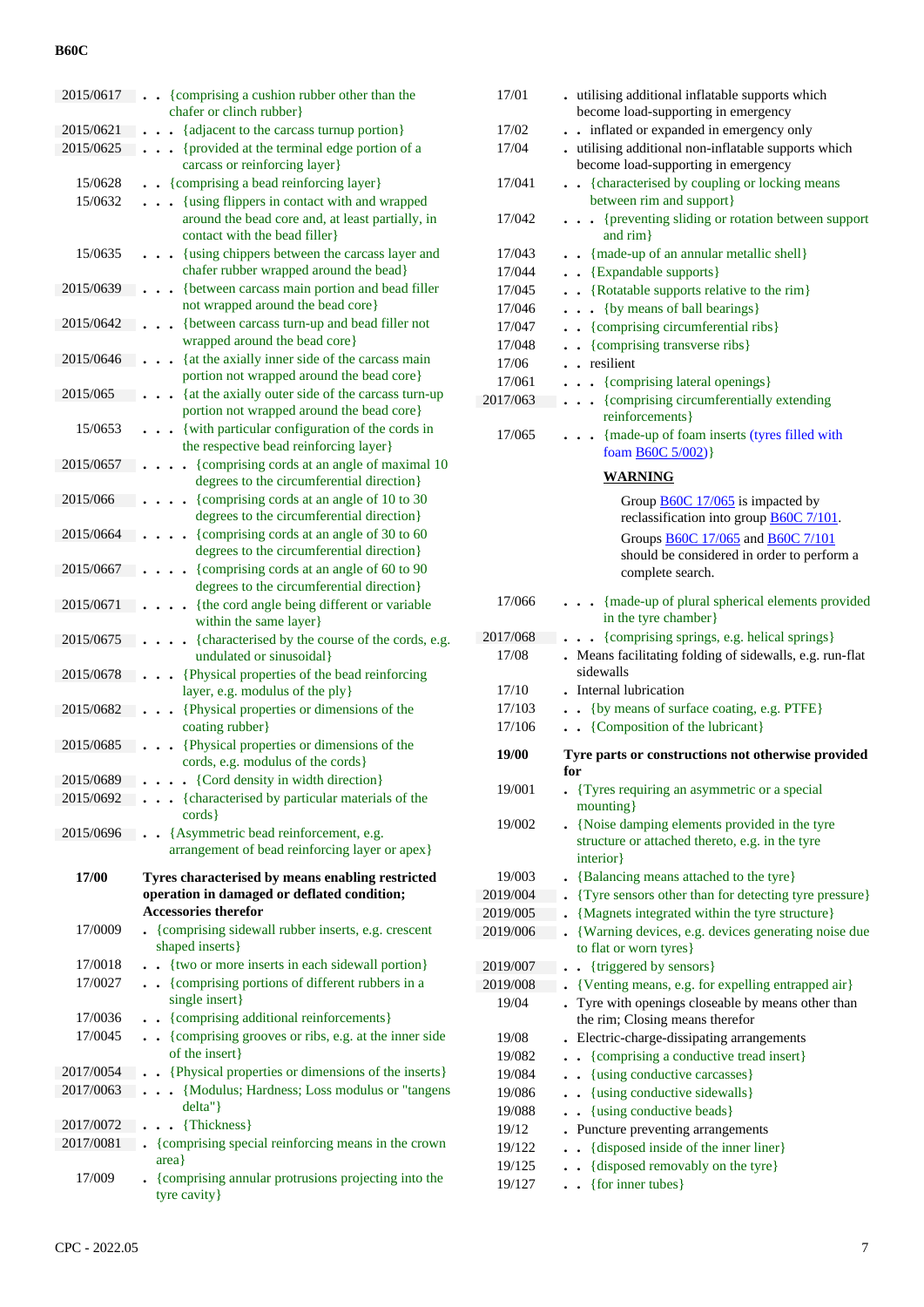| <b>23/00</b> | Devices for measuring, signalling, controlling,                                        |  |  |  |  |  |  |  |  |  |  |
|--------------|----------------------------------------------------------------------------------------|--|--|--|--|--|--|--|--|--|--|
|              | or distributing tyre pressure or temperature,                                          |  |  |  |  |  |  |  |  |  |  |
|              | specially adapted for mounting on vehicles;                                            |  |  |  |  |  |  |  |  |  |  |
|              | Arrangement of tyre inflating devices on                                               |  |  |  |  |  |  |  |  |  |  |
|              | vehicles, e.g. of pumps or of tanks; Tyre cooling                                      |  |  |  |  |  |  |  |  |  |  |
|              | arrangements                                                                           |  |  |  |  |  |  |  |  |  |  |
| 23/001       | • {Devices for manually or automatically controlling                                   |  |  |  |  |  |  |  |  |  |  |
|              | or distributing tyre pressure whilst the vehicle is                                    |  |  |  |  |  |  |  |  |  |  |
|              | moving }                                                                               |  |  |  |  |  |  |  |  |  |  |
| 23/002       | {by monitoring conditions other than tyre                                              |  |  |  |  |  |  |  |  |  |  |
|              | pressure or deformation}                                                               |  |  |  |  |  |  |  |  |  |  |
| 23/003       | . {comprising rotational joints between vehicle-                                       |  |  |  |  |  |  |  |  |  |  |
|              | mounted pressure sources and the tyres}                                                |  |  |  |  |  |  |  |  |  |  |
| 23/00305     | . {Wheel circumventing supply lines, e.g. not                                          |  |  |  |  |  |  |  |  |  |  |
|              | through or about the axles}                                                            |  |  |  |  |  |  |  |  |  |  |
|              |                                                                                        |  |  |  |  |  |  |  |  |  |  |
| 23/00309     | . {characterised by the location of the                                                |  |  |  |  |  |  |  |  |  |  |
|              | components, e.g. valves, sealings, conduits or                                         |  |  |  |  |  |  |  |  |  |  |
|              | sensors }                                                                              |  |  |  |  |  |  |  |  |  |  |
| 23/00318     | $\cdots$ (on the wheels or the hubs)                                                   |  |  |  |  |  |  |  |  |  |  |
| 23/00327     | {integrally with the hub caps}<br>.                                                    |  |  |  |  |  |  |  |  |  |  |
| 23/00336     | $\ldots$ (on the axles)                                                                |  |  |  |  |  |  |  |  |  |  |
| 23/00345     | . {Details of the rotational joints}                                                   |  |  |  |  |  |  |  |  |  |  |
| 23/00347     | {comprising two or more feedthrough}<br>$\cdots$                                       |  |  |  |  |  |  |  |  |  |  |
| 23/00354     | $\cdots$ {Details of valves}                                                           |  |  |  |  |  |  |  |  |  |  |
| 23/00363     | {Details of sealings}                                                                  |  |  |  |  |  |  |  |  |  |  |
| 23/00372     | . {characterised by fluid diagrams}                                                    |  |  |  |  |  |  |  |  |  |  |
| 23/00381     | . {specially adapted for steerable wheels}                                             |  |  |  |  |  |  |  |  |  |  |
| 23/0039      | {specially adapted for driven wheels}<br>$\sim$ $\sim$                                 |  |  |  |  |  |  |  |  |  |  |
| 23/004       | {the control being done on the wheel, e.g. using a                                     |  |  |  |  |  |  |  |  |  |  |
|              | wheel-mounted reservoir}                                                               |  |  |  |  |  |  |  |  |  |  |
| 23/005       | • {Devices specially adapted for special wheel                                         |  |  |  |  |  |  |  |  |  |  |
|              | arrangements }                                                                         |  |  |  |  |  |  |  |  |  |  |
|              |                                                                                        |  |  |  |  |  |  |  |  |  |  |
|              | <b>NOTE</b>                                                                            |  |  |  |  |  |  |  |  |  |  |
|              | B60C 23/001, B60C 23/02, B60C 23/04,                                                   |  |  |  |  |  |  |  |  |  |  |
|              | B60C 23/06 or B60C 23/08                                                               |  |  |  |  |  |  |  |  |  |  |
|              |                                                                                        |  |  |  |  |  |  |  |  |  |  |
| 23/006       | . {having two wheels only}                                                             |  |  |  |  |  |  |  |  |  |  |
| 23/007       | . . {having multiple wheels arranged side by side}                                     |  |  |  |  |  |  |  |  |  |  |
| 23/008       | . {having wheels on more than two axles}                                               |  |  |  |  |  |  |  |  |  |  |
| 23/009       | . {having wheels on a trailer}                                                         |  |  |  |  |  |  |  |  |  |  |
| 23/02        | . Signalling devices actuated by tyre pressure {(hand-                                 |  |  |  |  |  |  |  |  |  |  |
|              | held tyre pressure gauges G01L 17/00)}                                                 |  |  |  |  |  |  |  |  |  |  |
| 23/04        | mounted on the wheel or tyre<br>$\ddot{\phantom{a}}$                                   |  |  |  |  |  |  |  |  |  |  |
| 23/0401      | {characterised by the type of alarm}<br>$\ddot{\phantom{0}}$                           |  |  |  |  |  |  |  |  |  |  |
| 23/0403      | {Mechanically generated audible signals, e.g.<br>$\ddot{\phantom{a}}$                  |  |  |  |  |  |  |  |  |  |  |
|              | by buzzer or whistle signals}                                                          |  |  |  |  |  |  |  |  |  |  |
| 23/0405      |                                                                                        |  |  |  |  |  |  |  |  |  |  |
|              | {Mechanically generated visible signals, e.g.<br>$\bullet$<br>by using a gauge needle} |  |  |  |  |  |  |  |  |  |  |
|              |                                                                                        |  |  |  |  |  |  |  |  |  |  |
| 23/0406      | {Alarms noticeable from outside the                                                    |  |  |  |  |  |  |  |  |  |  |
|              | vehicle, e.g. indication in side mirror, front                                         |  |  |  |  |  |  |  |  |  |  |
|              | light or audible alarms (B60C 23/0403,                                                 |  |  |  |  |  |  |  |  |  |  |
|              | B60C 23/0405 take precedence) }                                                        |  |  |  |  |  |  |  |  |  |  |
| 23/0408      | {transmitting the signals by non-mechanical                                            |  |  |  |  |  |  |  |  |  |  |
|              | means from the wheel or tyre to a vehicle body                                         |  |  |  |  |  |  |  |  |  |  |
|              | mounted receiver}                                                                      |  |  |  |  |  |  |  |  |  |  |
| 23/041       | {Means for supplying power to the signal-                                              |  |  |  |  |  |  |  |  |  |  |
|              | transmitting means on the wheel}                                                       |  |  |  |  |  |  |  |  |  |  |
|              |                                                                                        |  |  |  |  |  |  |  |  |  |  |
| 23/0411      | {Piezo-electric generators}<br>$\ddot{\phantom{a}}$                                    |  |  |  |  |  |  |  |  |  |  |
| 23/0413      | {Wireless charging of active radio                                                     |  |  |  |  |  |  |  |  |  |  |
|              | frequency circuits}                                                                    |  |  |  |  |  |  |  |  |  |  |
| 23/0415      | {Automatically identifying wheel mounted                                               |  |  |  |  |  |  |  |  |  |  |
|              | units, e.g. after replacement or exchange of                                           |  |  |  |  |  |  |  |  |  |  |
|              | wheels }                                                                               |  |  |  |  |  |  |  |  |  |  |

| 23/0416 |  |  | {allocating a corresponding wheel position<br>on vehicle, e.g. front/left or rear/right}       |
|---------|--|--|------------------------------------------------------------------------------------------------|
| 23/0418 |  |  | {Sharing hardware components like housing,                                                     |
|         |  |  | antenna, receiver or signal transmission line<br>with other vehicle systems like keyless entry |
| 23/042  |  |  | or brake control units}<br>{cooperating with wheel hub mounted                                 |
|         |  |  | speed sensors }                                                                                |
| 23/0422 |  |  | {characterised by the type of signal<br>transmission means}                                    |
| 23/0423 |  |  | {Photo-electric, infra-red or visible light<br>$means\}$                                       |
| 23/0425 |  |  | {Means comprising permanent magnets,<br>e.g. Hall-effect or Reed-switches}                     |
| 23/0427 |  |  | {Near field transmission with inductive or<br>capacitive coupling means}                       |
| 23/0428 |  |  | {using passive wheel mounted<br>resonance circuits}                                            |
| 23/043  |  |  | {using transformer type signal<br>transducers, e.g. rotary transformers}                       |
| 23/0432 |  |  | {using vehicle structural parts as signal<br>path, e.g. chassis, axle or fender}               |
| 23/0433 |  |  | {Radio signals}                                                                                |
| 23/0435 |  |  | {Vehicle body mounted circuits, e.g.                                                           |
|         |  |  | transceiver or antenna fixed to central<br>console, door, roof, mirror or fender}              |
| 23/0437 |  |  | {Means for detecting electromagnetic                                                           |
|         |  |  | field changes not being part of the                                                            |
|         |  |  | signal transmission per se, e.g.                                                               |
|         |  |  | strength, direction, propagation or<br>masking                                                 |
| 23/0438 |  |  | {comprising signal transmission                                                                |
|         |  |  | means, e.g. for a bidirectional<br>communication with a corresponding                          |
|         |  |  | wheel mounted receiver}                                                                        |
| 23/044  |  |  | {Near field triggers, e.g. magnets or<br>triggers with 125 KHz}                                |
| 23/0442 |  |  | {the transmitted signal comprises                                                              |
|         |  |  | further information, e.g. instruction<br>codes, sensor characteristics or                      |
|         |  |  | identification data}                                                                           |
| 23/0444 |  |  | {Antenna structures, control or                                                                |
|         |  |  | arrangements thereof, e.g. for<br>directional antennas, diversity                              |
|         |  |  | antenna, antenna multiplexing or                                                               |
|         |  |  | antennas integrated in fenders}                                                                |
| 23/0445 |  |  | {Means for changing operating mode,                                                            |
|         |  |  | e.g. sleep mode, factory mode or<br>energy saving mode}                                        |
| 23/0447 |  |  | {Wheel or tyre mounted circuits}                                                               |
| 23/0449 |  |  | {Passive transducers, e.g. using                                                               |
|         |  |  | surface acoustic waves, backscatter                                                            |
|         |  |  | technology or pressure sensitive<br>resonators (near field passive                             |
|         |  |  | transducers <b>B60C 23/0428</b> )}                                                             |
| 23/045  |  |  | {Means for detecting electromagnetic                                                           |
|         |  |  | field changes being not part of the<br>signal transmission per se, e.g.                        |
|         |  |  | strength, direction, propagation or                                                            |
|         |  |  | masking}                                                                                       |
| 23/0452 |  |  | {Antenna structure, control or<br>arrangement (vehicle tyre mounted                            |
|         |  |  | antennas H01Q 1/2241)}                                                                         |
|         |  |  |                                                                                                |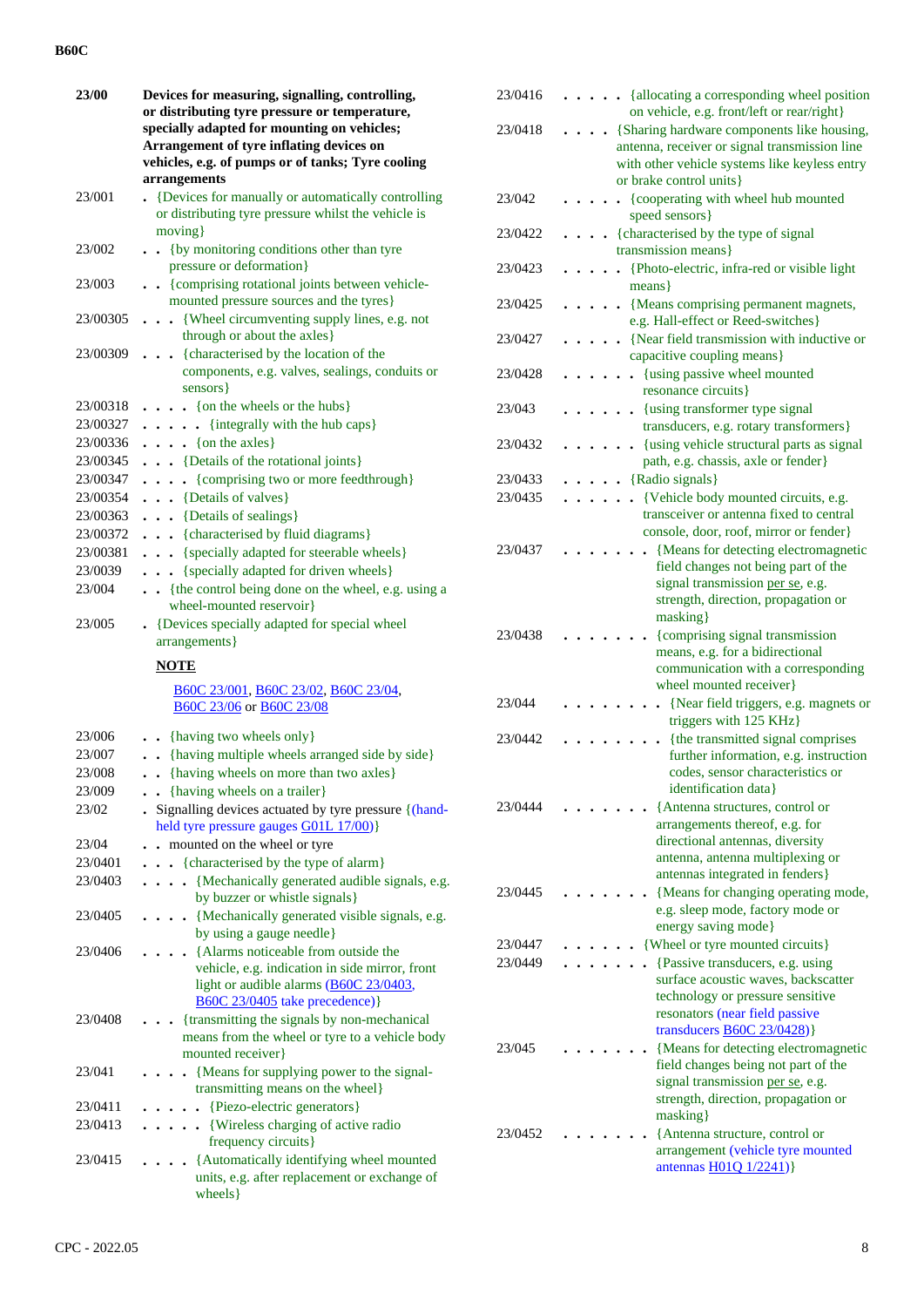| 23/0454  |  |  | {Means for changing operation mode,                         |  |
|----------|--|--|-------------------------------------------------------------|--|
|          |  |  | e.g. sleep mode, factory mode or                            |  |
|          |  |  | energy save mode}                                           |  |
| 23/0455  |  |  | {Transmission control of wireless                           |  |
|          |  |  | signals}                                                    |  |
| 23/0457  |  |  | {self triggered by timer}                                   |  |
| 23/0459  |  |  | {self triggered by motion sensor}                           |  |
| 23/0461  |  |  | {externally triggered, e.g. by                              |  |
|          |  |  | wireless request signal, magnet or                          |  |
|          |  |  | manual switch}                                              |  |
| 23/0462  |  |  | {Structure of transmission                                  |  |
|          |  |  | protocol}                                                   |  |
| 23/0464  |  |  | {to avoid signal interference}                              |  |
| 23/0466  |  |  | . {with signals sent by transmitters                        |  |
|          |  |  | mounted on adjacent vehicles}                               |  |
| 23/0467  |  |  | {Electric contact means, e.g. slip-rings,                   |  |
|          |  |  | rollers, brushes}                                           |  |
| 23/0469  |  |  | . {Transmission by sound, e.g. ultra-sound}                 |  |
| 23/0471  |  |  | . {System initialisation, e.g. upload or                    |  |
|          |  |  | calibration of operating parameters}                        |  |
| 23/0472  |  |  | {to manually allocate ID codes or                           |  |
|          |  |  | mounting positions, e.g. by service<br>technicians }        |  |
| 23/0474  |  |  | {Measurement control, e.g. setting                          |  |
|          |  |  | measurement rate or calibrating of sensors;                 |  |
|          |  |  | Further processing of measured values, e.g.                 |  |
|          |  |  | filtering, compensating or slope monitoring}                |  |
| 23/0476  |  |  | {Temperature compensation of measured                       |  |
|          |  |  | pressure values}                                            |  |
| 23/0477  |  |  | {Evaluating waveform of pressure<br>$\ddot{\phantom{0}}$    |  |
|          |  |  | readings }                                                  |  |
| 23/0479  |  |  | {Communicating with external units                          |  |
|          |  |  | being not part of the vehicle, e.g. tools for               |  |
|          |  |  | diagnostic, mobile phones, electronic keys or               |  |
|          |  |  | service stations }                                          |  |
| 23/0481  |  |  | {System diagnostic, e.g. monitoring battery                 |  |
|          |  |  | voltage, detecting hardware detachments or                  |  |
|          |  |  | identifying wireless transmission failures}                 |  |
| 23/0483  |  |  | {Wireless routers between wheel mounted                     |  |
|          |  |  | transmitters and chassis mounted receivers }                |  |
| 23/0484  |  |  | {Detecting an ongoing tyre inflation}                       |  |
| 23/0486  |  |  | {comprising additional sensors in the wheel                 |  |
|          |  |  | or tyre mounted monitoring device, e.g.                     |  |
|          |  |  | movement sensors, microphones or earth                      |  |
|          |  |  | magnetic field sensors}                                     |  |
| 23/0488  |  |  | {Movement sensor, e.g. for sensing angular                  |  |
|          |  |  | speed, acceleration or centripetal force}                   |  |
| 23/0489  |  |  | {for detecting the actual angular position                  |  |
|          |  |  | of the monitoring device while the wheel is<br>turning }    |  |
| 23/0491  |  |  | {Constructional details of means for attaching              |  |
|          |  |  | the control device}                                         |  |
| 23/0493  |  |  | • {for attachment on the tyre}                              |  |
| 23/0494  |  |  | • {Valve stem attachments positioned inside                 |  |
|          |  |  | the tyre chamber}                                           |  |
| 23/0496  |  |  | • {Valve stem attachments positioned outside                |  |
|          |  |  | of the tyre chamber}                                        |  |
| 23/0498  |  |  | • {for rim attachments $\underline{(B60C 23/0494)}$ ,       |  |
|          |  |  | <b>B60C 23/0496</b> take precedence) }                      |  |
| 23/04985 |  |  | {using straps surrounding the rims}<br>$\ddot{\phantom{0}}$ |  |
|          |  |  |                                                             |  |
|          |  |  |                                                             |  |

| 23/06  | . Signalling devices actuated by deformation of the<br>tyre {, e.g. tyre mounted deformation sensors or<br>indirect determination of tyre deformation based<br>on wheel speed, wheel-centre to ground distance or<br>inclination of wheel axle} |
|--------|-------------------------------------------------------------------------------------------------------------------------------------------------------------------------------------------------------------------------------------------------|
| 23/061 | {by monitoring wheel speed (measuring<br>$\ddot{\phantom{0}}$<br>distance traversed on the ground by vehicles<br>G01C 22/00)                                                                                                                    |
| 23/062 | . [Frequency spectrum analysis of wheel speed<br>signals, e.g. using Fourier transformation}                                                                                                                                                    |
| 23/063 | • {Generating directly an audible signal by<br>deformation of the tyre (by touching the ground                                                                                                                                                  |
| 23/064 | B60C 23/085)<br>• {comprising tyre mounted deformation sensors,<br>e.g. to determine road contact area}                                                                                                                                         |
| 23/065 | {by monitoring vibrations in tyres or suspensions<br>$\ddot{\phantom{0}}$<br>(B60C 23/062 takes precedence) }                                                                                                                                   |
| 23/066 | {by monitoring wheel-centre to ground distance}                                                                                                                                                                                                 |
| 23/067 | {by monitoring chassis to ground distance}                                                                                                                                                                                                      |
| 23/068 | {by monitoring chassis to tyre distance}                                                                                                                                                                                                        |
| 23/08  | . by touching the ground                                                                                                                                                                                                                        |
| 23/085 | {putting directly into action an audible signal}                                                                                                                                                                                                |
| 23/10  | Arrangement of tyre-inflating pumps mounted on<br>vehicles                                                                                                                                                                                      |
| 23/105 | • {the pump being mounted in the saddle-pillar of a<br>bicycle}                                                                                                                                                                                 |
| 23/12  | operated by a running wheel<br>$\bullet$                                                                                                                                                                                                        |
| 23/121 | {the pumps being mounted on the tyres}<br>$\ddot{\phantom{0}}$                                                                                                                                                                                  |
| 23/123 | {Elongate peristaltic pumps}<br>$\ddot{\phantom{0}}$<br>$\ddot{\phantom{0}}$                                                                                                                                                                    |
| 23/124 | $\ldots$ {Bladders}                                                                                                                                                                                                                             |
| 23/126 | {the pumps being mounted on the wheel rims}                                                                                                                                                                                                     |
| 23/127 | {the pumps being mounted on the hubs}                                                                                                                                                                                                           |
| 23/129 | {the pumps being mounted on wheel spokes}<br>$\ddot{\phantom{0}}$                                                                                                                                                                               |
| 23/131 | {activated by force of gravity}<br>$\ddot{\phantom{0}}$                                                                                                                                                                                         |
| 23/133 | {activated by centrifugal force}<br>$\ddot{\phantom{0}}$                                                                                                                                                                                        |
| 23/135 | {activated due to tyre deformation}<br>$\ddot{\phantom{0}}$                                                                                                                                                                                     |
| 23/137 | {comprising cam driven pistons}<br>$\ddot{\phantom{a}}$                                                                                                                                                                                         |
| 23/14  | operated by the prime mover of the vehicle                                                                                                                                                                                                      |
| 23/16  | Arrangement of air tanks mounted on vehicles                                                                                                                                                                                                    |
| 23/18  | Tyre cooling arrangements {, e.g. heat shields<br>(wheels with cooling fins $\frac{B60B}{19/10}$ )}                                                                                                                                             |
| 23/19  | for dissipating heat                                                                                                                                                                                                                            |
| 23/20  | . Devices for measuring or signalling tyre                                                                                                                                                                                                      |
|        | temperature {only}                                                                                                                                                                                                                              |
| 25/00  | Apparatus or tools adapted for mounting,<br>removing or inspecting tyres (testing of tyres<br>G01M 17/02)                                                                                                                                       |
| 25/002 | . {Inspecting tyres}                                                                                                                                                                                                                            |
|        | <b>NOTE</b>                                                                                                                                                                                                                                     |
|        | When classifying in this group, classification<br>is also made in the appropriate subgroups of<br>B60C 25/0548                                                                                                                                  |
| 25/005 | {inside surface}                                                                                                                                                                                                                                |
| 25/007 | $\ddot{\phantom{a}}$<br>{ outside surface (measuring profile depth<br>G01B11/22)                                                                                                                                                                |
| 25/01  | for removing tyres from or mounting tyres on<br>wheels                                                                                                                                                                                          |
| 25/015 | • {for only breaking the beads}                                                                                                                                                                                                                 |
| 25/02  | . Tyre levers or the like, e.g. hand-held                                                                                                                                                                                                       |
| 25/025 | {with a jack}                                                                                                                                                                                                                                   |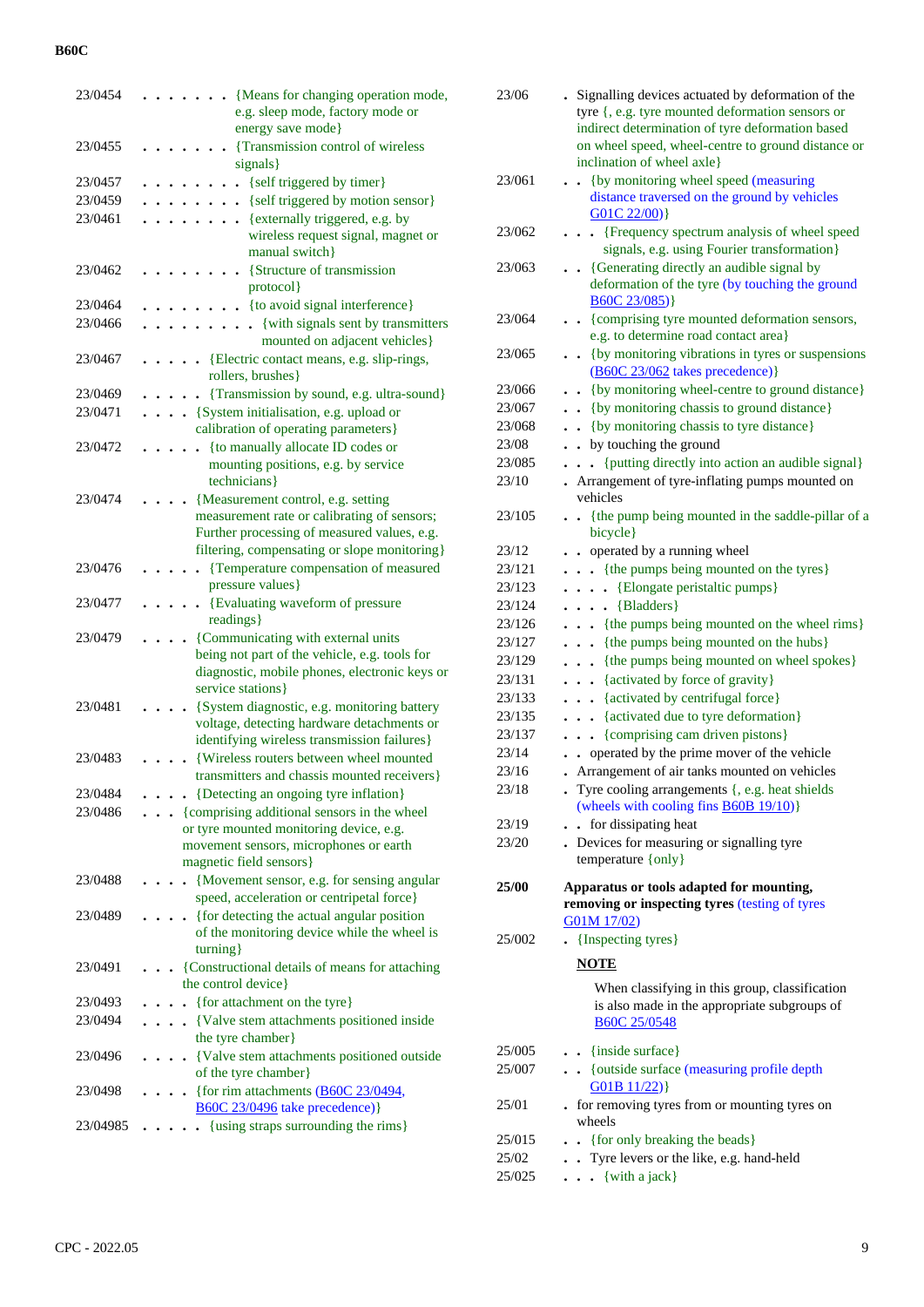| 25/04   | pivotal about the wheel axis, or movable along<br>the rim edge, e.g. rollable           |
|---------|-----------------------------------------------------------------------------------------|
| 25/05   | • Machines                                                                              |
| 25/0503 | {for mounting only}                                                                     |
|         | $\ddot{\phantom{0}}$                                                                    |
| 25/0506 | {for demounting only}<br>$\ddot{\phantom{0}}$                                           |
| 25/0509 | . {for inserting additional parts, e.g. support<br>rings, sensors }                     |
| 25/0512 | . {Integrated systems performing multiple                                               |
|         | operations, e.g. assembly lines}                                                        |
| 25/0515 | . {Automated devices, e.g. mounting robots}                                             |
| 25/0518 | . {Horizontal wheel axis in working position}                                           |
| 25/0521 | . {Handling of rim or tyre, e.g. lifting and                                            |
|         | positioning devices}                                                                    |
| 25/0524 | . {Separating tyres from rims, e.g. by                                                  |
|         | destroying }                                                                            |
| 25/0527 | {Adapting to different wheel diameters, i.e.<br>distance between support and tool}      |
| 25/053  | . {Support of wheel parts during machine                                                |
|         | operation}                                                                              |
| 25/0533 | • {Fixing the tyre only, e.g. gripping the tread                                        |
|         | portion for inserting the rim}                                                          |
| 25/0536 | {axially fixing the rim, e.g. pulling devices}                                          |
| 25/0539 | . {radially fixing the rim, e.g. with gripping                                          |
|         | claws }                                                                                 |
| 25/0542 | {with self-centering means, e.g. cones}                                                 |
| 25/0545 | . {with rotary motion of tool or tyre support,                                          |
|         | e.g. turntables }                                                                       |
| 25/0548 | . {equipped with sensing means, e.g. for                                                |
|         | positioning, measuring or controlling}                                                  |
| 25/0551 | $\cdots$ {mechanical}                                                                   |
| 25/0554 | $\ldots$ {optical, e.g. cameras}                                                        |
| 25/0557 | $\ldots$ {thermal}                                                                      |
| 25/056  | {measuring speed, acceleration or forces}<br>.                                          |
| 25/0563 | {Tools interacting with the tyre and moved in                                           |
|         | relation to the tyre during operation}                                                  |
| 25/0566 | $\ldots$ {rolling only}                                                                 |
| 25/0569 | {gliding only}<br>.                                                                     |
| 25/0572 | $\cdots$ (pressing only)                                                                |
| 25/0575 | $\ldots$ (levering only)                                                                |
| 25/0578 | {hooking only}                                                                          |
| 25/0581 | {Translational tool trajectory only}<br>$\ddot{\phantom{a}}$                            |
| 25/0584 | {Predetermined tool path, e.g. coulisse,<br>$\cdots$                                    |
|         | multi-link}                                                                             |
| 25/0587 | {Programmed tool path, e.g. robot arm with<br>$\bullet$<br>multiple degrees of freedom} |
| 25/059  | {Conjoint tool operations, i.e. at least two                                            |
|         | tools cooperating simultaneously}                                                       |
| 25/0593 | {Multi-functional tools for performing at                                               |
|         | least two operations, e.g. bead breaking and                                            |
|         | bead seeking}                                                                           |
| 25/0596 | {Soaping devices}                                                                       |
| 25/12   | for only seating the beads<br>$\ddot{\phantom{0}}$                                      |
| 25/122  | acting on the tyre tread                                                                |
| 25/125  | for only breaking the beads<br>$\bullet$                                                |
| 25/128  | acting axially on the whole circumference of                                            |
|         | the bead or side wall                                                                   |
| 25/13   | acting axially on a part of the bead or side                                            |
|         | wall only at localised regions of the bead or                                           |
|         | side wall                                                                               |
|         |                                                                                         |
|         |                                                                                         |

| 25/132  | for removing and mounting tyres (for only<br>seating the beads <b>B60C</b> 25/12; for only<br>breaking the beads $\underline{B60C}$ 25/125 {; for locating<br>provisionally the beads of tubeless tyres against<br>the sealing surfaces of the rims $\angle B60C \, 25/145$ ) |
|---------|-------------------------------------------------------------------------------------------------------------------------------------------------------------------------------------------------------------------------------------------------------------------------------|
| 25/135  | - having a tyre support or a tool, movable<br>along wheel axis                                                                                                                                                                                                                |
| 25/138  | - with rotary motion of tool or tyre support                                                                                                                                                                                                                                  |
| 25/14   | • Apparatus or tools for spreading {or locating} tyre<br>beads                                                                                                                                                                                                                |
| 25/142  | {Devices for tightening or expanding the felly,<br>$\sim$<br>devices for spreading the tyres}                                                                                                                                                                                 |
| 25/145  | {for locating provisionally the beads of tubeless<br>$\ddot{\phantom{0}}$<br>tyres against the sealing surfaces of the rims, e.g.<br>air filling bell}                                                                                                                        |
| 25/147  | . . {Safety cages for inflation}                                                                                                                                                                                                                                              |
| 25/15   | . with means for inverting the tyre                                                                                                                                                                                                                                           |
| 25/16   | . {Tools for repairing damaged tyres}                                                                                                                                                                                                                                         |
| 25/18   | Tools for mounting or demounting air valves                                                                                                                                                                                                                                   |
| 25/185  | • {Automated devices, e.g. robots}                                                                                                                                                                                                                                            |
| 25/20   | . Tools for attaching metallic tyres, e.g. iron tyres                                                                                                                                                                                                                         |
|         | upon wooden rims                                                                                                                                                                                                                                                              |
| 27/00   | Non-skid devices temporarily attachable to<br>resilient tyres or resiliently-tyred wheels                                                                                                                                                                                     |
| 27/003  | {Mounting aids, e.g. auxiliary tensioning tools,<br>slotted ramps}                                                                                                                                                                                                            |
| 27/006  | {provided with protective parts, e.g. rubber<br>elements to protect the rim portion}                                                                                                                                                                                          |
| 27/02   | . extending over restricted arcuate part of tread<br>(B60C 27/20 takes precedence)                                                                                                                                                                                            |
| 27/0207 | {involving lugs or rings taking up wear, e.g. chain<br>$\ddot{\phantom{0}}$<br>links, chain connectors (chain couplings for, e.g.<br>hoisting $F16G 15/00$                                                                                                                    |
| 27/0215 | {Profiled links, e.g. cross-section other than<br>$\cdots$<br>round}                                                                                                                                                                                                          |
| 27/0223 | • {Studded links, i.e. traction enhancing parts<br>located on the link or inserted into the link}                                                                                                                                                                             |
| 27/023  | {provided with radial arms for supporting the<br>ground engaging parts on the wheel}                                                                                                                                                                                          |
| 27/0238 | • {provided with tensioning means}                                                                                                                                                                                                                                            |
| 27/0246 | . {Resilient pretension}                                                                                                                                                                                                                                                      |
| 27/0253 | . {Centrifugal forces for tensioning while<br>driving}                                                                                                                                                                                                                        |
| 27/0261 | • {provided with fastening means}                                                                                                                                                                                                                                             |
| 27/0269 | {acting on the wheel, e.g. on the rim or wheel<br>$\ddot{\phantom{0}}$<br>bolts }                                                                                                                                                                                             |
| 27/0276 | • {through apertures in the rim, e.g. fastening<br>from one lateral side to the other lateral side<br>of the rim; extending axially through the<br>$\dim$                                                                                                                     |
| 27/0284 | {acting on the tread portion, e.g. special fixing<br>$\ddot{\phantom{0}}$<br>agents, fastened in the groove of the tyre}                                                                                                                                                      |
| 27/0292 | {acting on the sidewall of the tyre}                                                                                                                                                                                                                                          |
| 27/04   | . . the ground-engaging part being rigid                                                                                                                                                                                                                                      |
| 27/045  | . {involving retractable devices (fixing of spade<br>lugs <b>B60B</b> 15/00)}                                                                                                                                                                                                 |
| 27/06   | - extending over the complete circumference of the<br>tread, e.g. made of chains {or cables} (B60C 27/20)<br>takes precedence)                                                                                                                                                |
| 27/061  | {provided with radial arms for supporting the<br>$\ddot{\phantom{a}}$                                                                                                                                                                                                         |
| 27/062  | ground engaging parts on the tread}<br>{provided with fastening means}                                                                                                                                                                                                        |
|         |                                                                                                                                                                                                                                                                               |